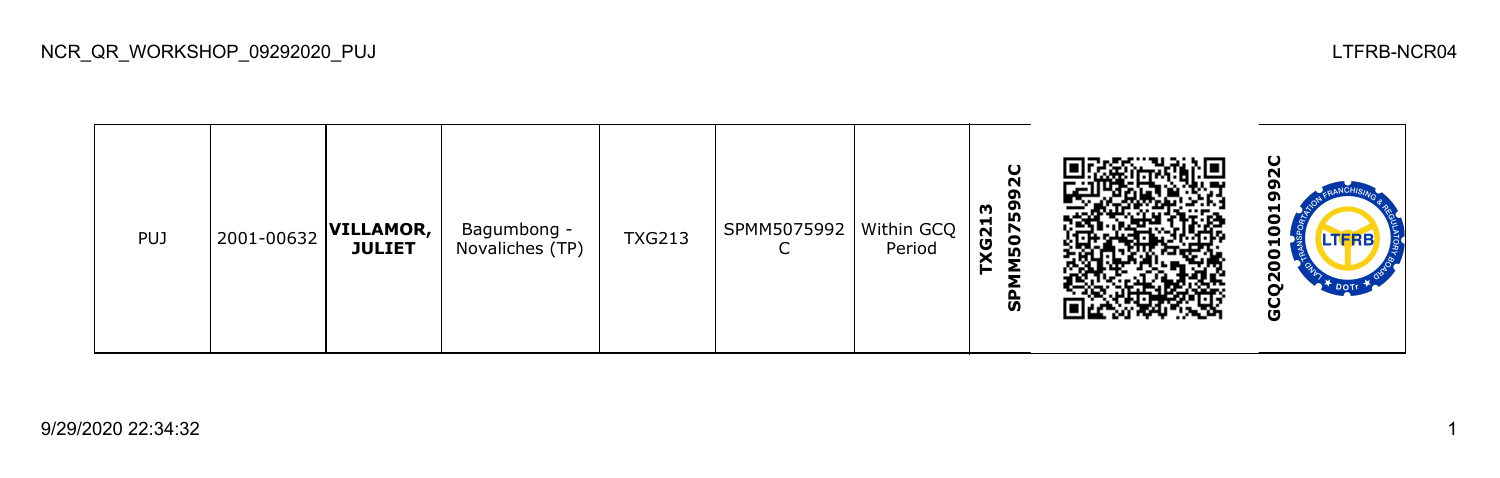| <b>PUJ</b> | 2001-00633 | PACHECO,<br><b>ERLINDA C</b> | Bagumbong -<br>Novaliches (TP) | <b>CVC730</b> | CCM927047C | Within GCQ<br>Period | O<br>0<br>$\bullet$<br>m<br>$\overline{\mathbf{z}}$<br>5<br>ຸດ<br>≂<br>َت<br>U<br>ပ |  | ပ<br>רי<br>o<br>o<br><b>LTFRB</b><br>−<br>ο<br>o<br>ี<br>o |
|------------|------------|------------------------------|--------------------------------|---------------|------------|----------------------|-------------------------------------------------------------------------------------|--|------------------------------------------------------------|
|------------|------------|------------------------------|--------------------------------|---------------|------------|----------------------|-------------------------------------------------------------------------------------|--|------------------------------------------------------------|

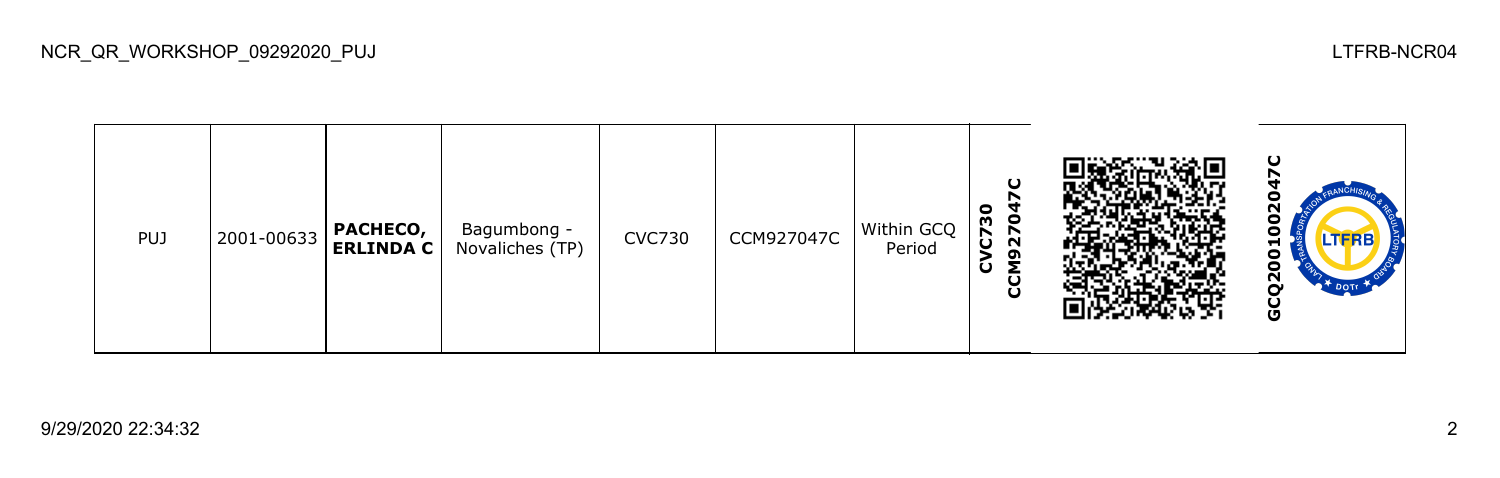| <b>PUJ</b> | 2001-00634 | RAMOS,<br><b>JAIME S</b> | Bagumbong -<br>Novaliches (TP) | <b>PGX288</b> | SMI8627834C | Within GCQ<br>Period | O<br>စ္ပ<br>GX288<br>N<br>11862<br>௳<br>ທ |  | ပ<br><br>ო<br>о<br>о<br><b>LTFRB</b><br>⊣<br>o<br>Ξ<br>Ν<br>U |
|------------|------------|--------------------------|--------------------------------|---------------|-------------|----------------------|-------------------------------------------|--|---------------------------------------------------------------|
|------------|------------|--------------------------|--------------------------------|---------------|-------------|----------------------|-------------------------------------------|--|---------------------------------------------------------------|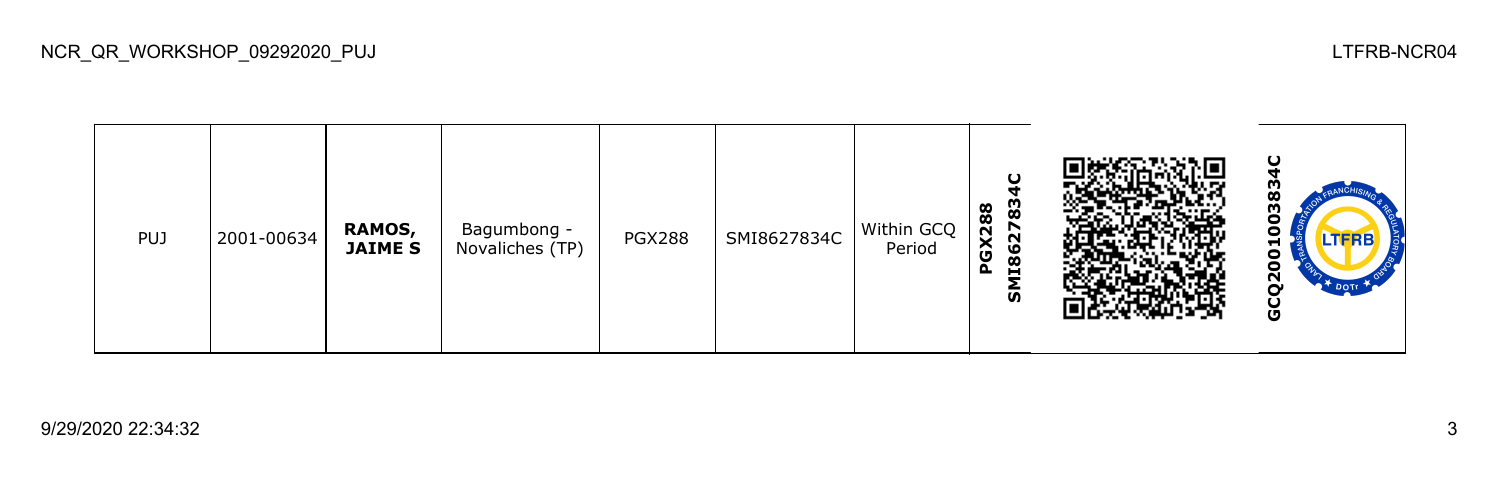**GCQ2001004848CCMCI126848C CVF591** PUJ 2001-00662 **EMPLEO,**  Bagumbong -<br>Novaliches (TP)  $CVF591$   $CMCI126848C$  Within GCQ c **RENATO** Period 5 GCQ20

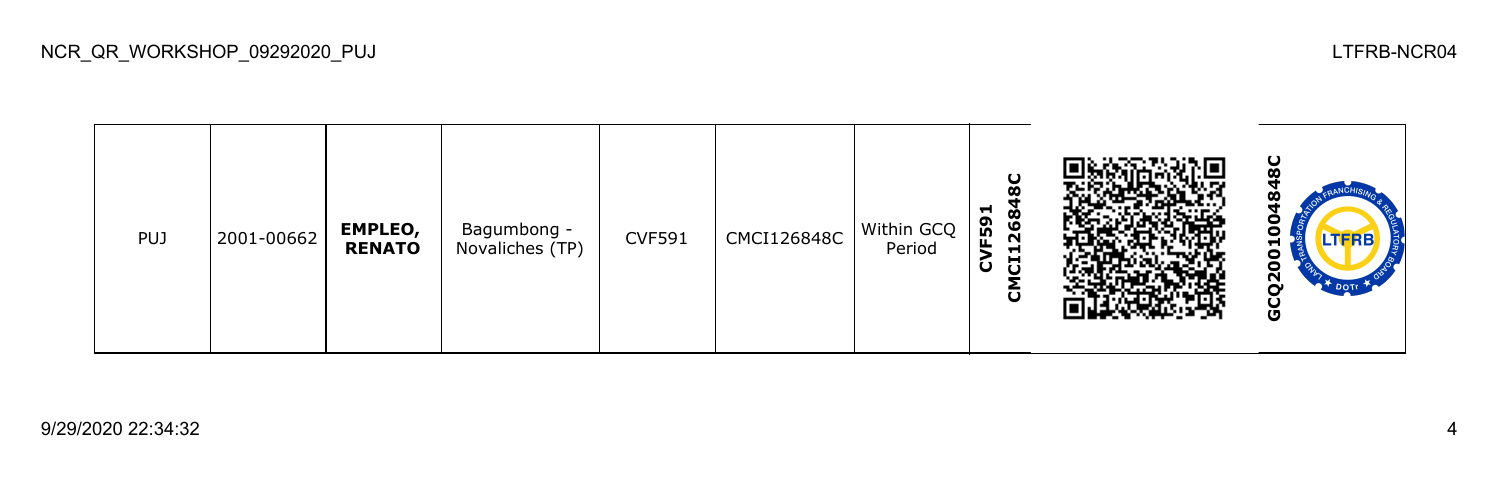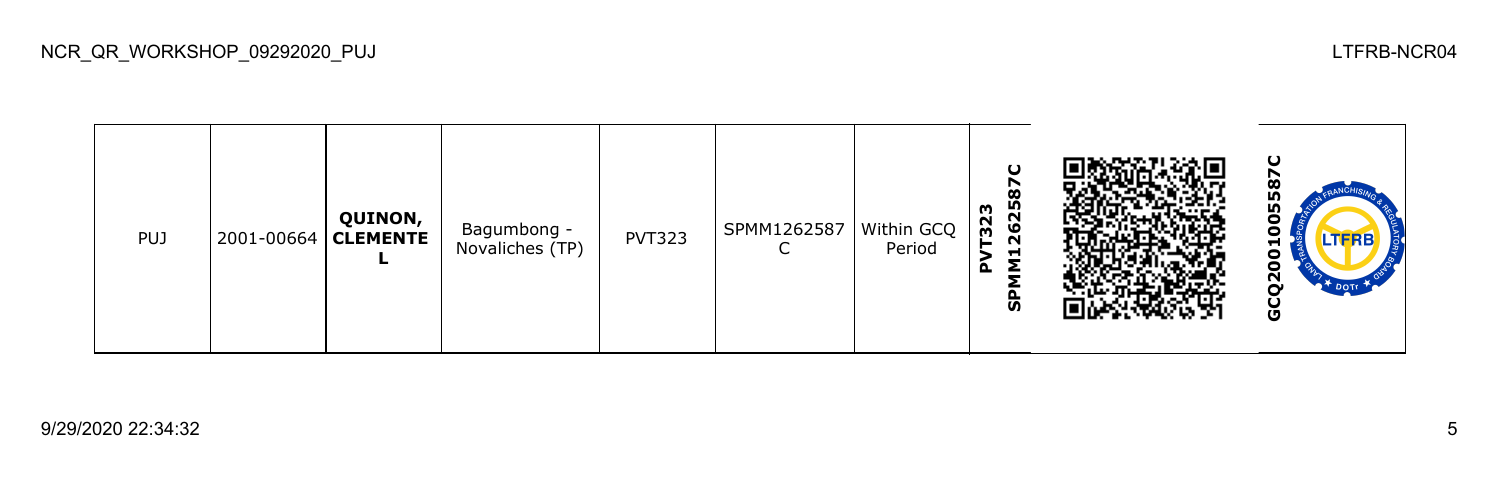| <b>PUJ</b> | 2001-00666 | <b>BERNABE,</b><br><b>VIDAL</b> | Bagumbong -<br>Novaliches (TP) | <b>TWA906</b> | SEM990104C | Within GCQ<br>Period | ഄ<br>0<br>န္တ<br>Н<br>$\circ$<br>໑<br>თ<br>ਵ<br><b>GEN</b> |  | −<br>$\boldsymbol{\omega}$<br>−<br>2<br>O |
|------------|------------|---------------------------------|--------------------------------|---------------|------------|----------------------|------------------------------------------------------------|--|-------------------------------------------|
|------------|------------|---------------------------------|--------------------------------|---------------|------------|----------------------|------------------------------------------------------------|--|-------------------------------------------|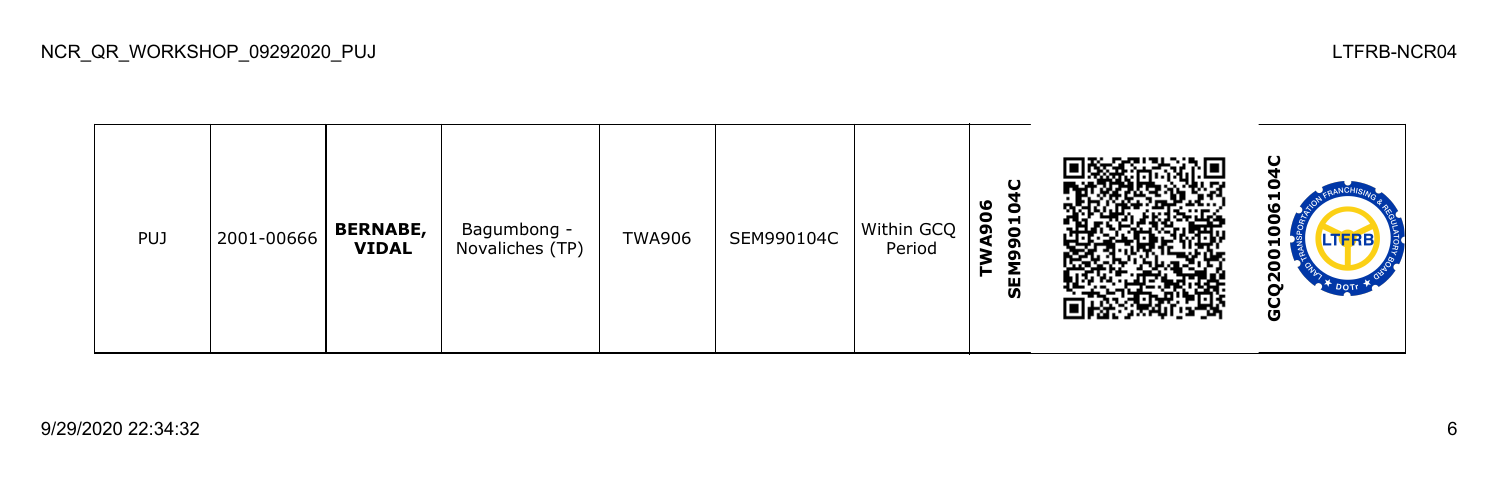

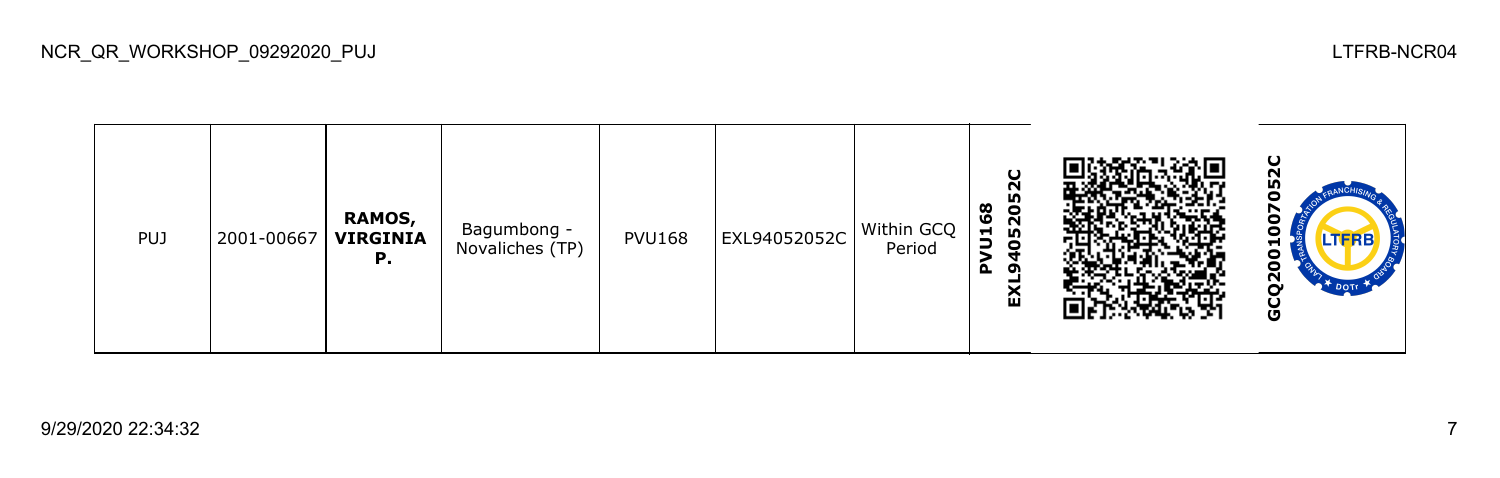| <b>PUJ</b> | 2001-00672 | RAMOS,<br><b>ERNELITO</b> | Bagumbong -<br>Novaliches (TP) | <b>TVW481</b> | CMC98001060C | Within GCQ<br>Period | о<br>$\circ$<br>$\frac{8}{3}$<br>−<br>$\bullet$<br>$\bullet$<br>œ<br>თ<br>ပ |  | w<br>N<br>O |
|------------|------------|---------------------------|--------------------------------|---------------|--------------|----------------------|-----------------------------------------------------------------------------|--|-------------|
|------------|------------|---------------------------|--------------------------------|---------------|--------------|----------------------|-----------------------------------------------------------------------------|--|-------------|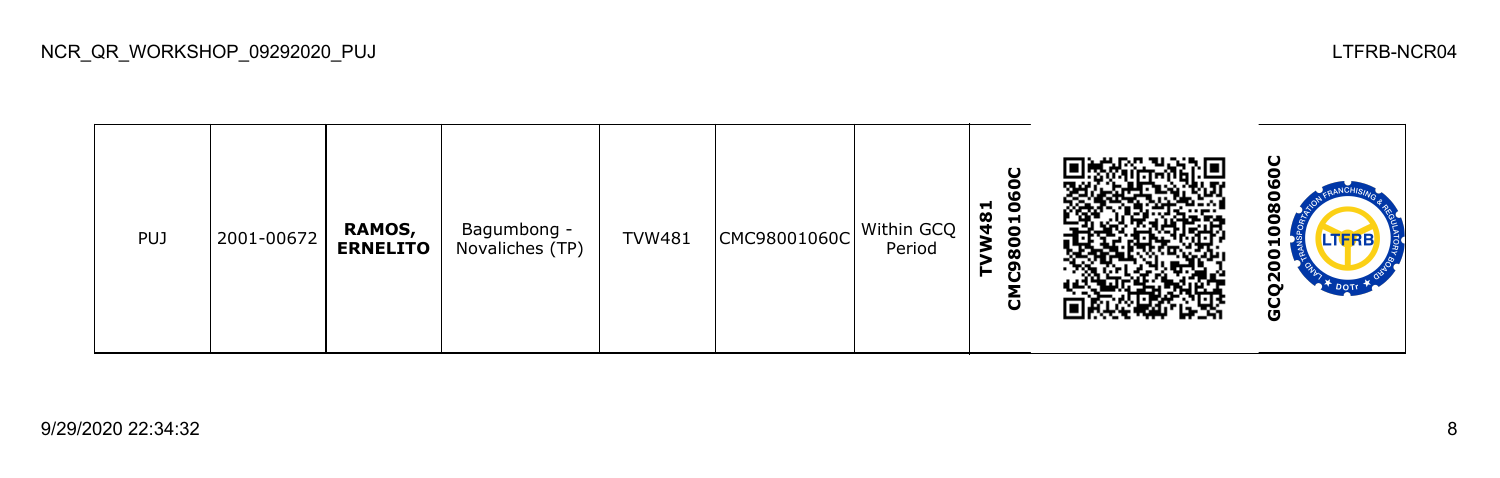ပ္စ **GCQ2001009686CCMC20010686C** ā **TWL780 SAN**  Θ Bagumbong -<br>Novaliches (TP) TWL780  $\vert$  CMC20010686C Within GCQ c PUJ 2001-00676 **GABRIEL,**  Period ដ **MARCOS** GCQ20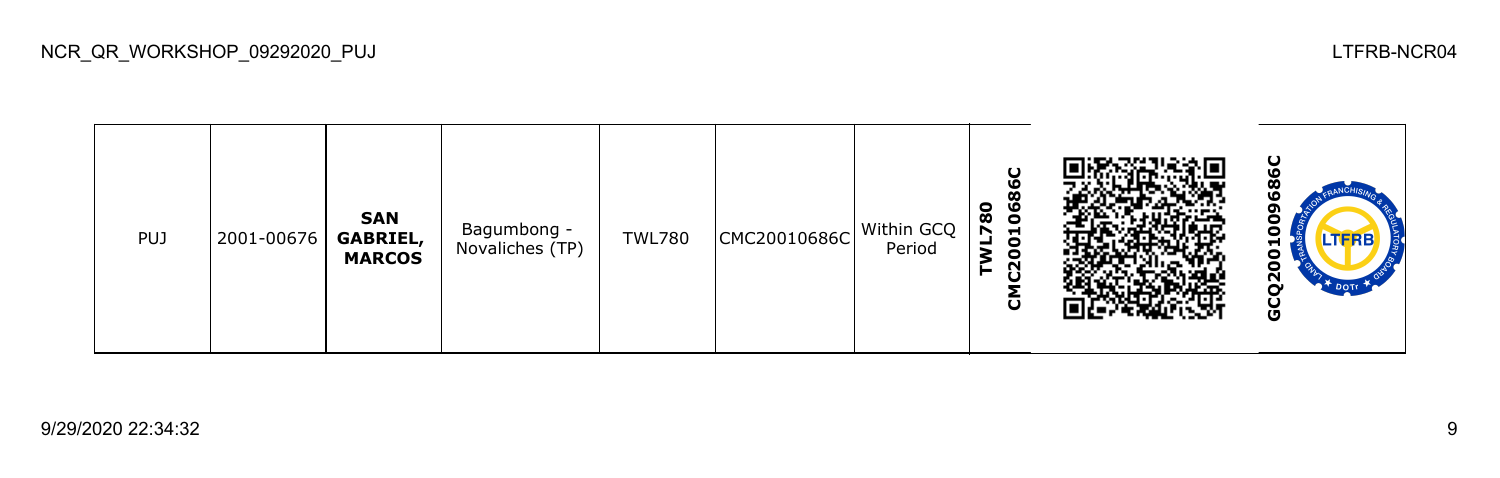| <b>PUJ</b> | 2001-00677 | <b>FAUSTINO,</b><br><b>JUANITO B</b> | Bagumbong -<br>Novaliches (TP) | <b>TWT881</b> | CMC20030772C | Within GCQ<br>Period | O<br>$\sim$<br>ᆋ<br>r<br>T88<br>႙<br>c<br>o<br>N<br>►<br>$\mathbf \omega$ |  | ပ<br>ิ<br>c<br><b>H</b><br>0<br>−<br>0<br>0<br>N<br><b>DOTE</b><br>Ο<br>မ္မ |
|------------|------------|--------------------------------------|--------------------------------|---------------|--------------|----------------------|---------------------------------------------------------------------------|--|-----------------------------------------------------------------------------|
|------------|------------|--------------------------------------|--------------------------------|---------------|--------------|----------------------|---------------------------------------------------------------------------|--|-----------------------------------------------------------------------------|

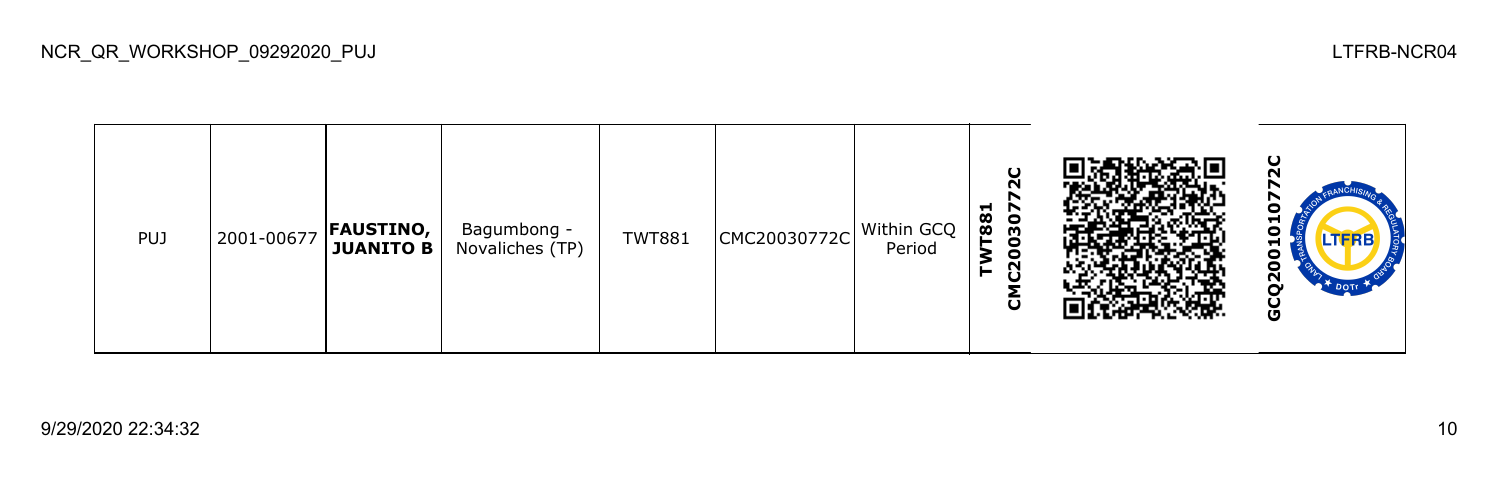| <b>PUJ</b> | 2001-00678 | PACHECO,<br><b>LIGAYA</b> | Bagumbong -<br>Novaliches (TP) | <b>TVW661</b> | CMC9900276C | Within GCQ<br>Period | O<br>⊣<br>002<br>ဖ<br>Ō<br>o<br>ຫ<br>⊢<br>O<br>ō |  | ပ<br>N<br>▬<br>ᆏ<br>Ο<br>LTERB<br>⊣<br>o<br>o<br>์<br>DOT<br>O |
|------------|------------|---------------------------|--------------------------------|---------------|-------------|----------------------|--------------------------------------------------|--|----------------------------------------------------------------|
|------------|------------|---------------------------|--------------------------------|---------------|-------------|----------------------|--------------------------------------------------|--|----------------------------------------------------------------|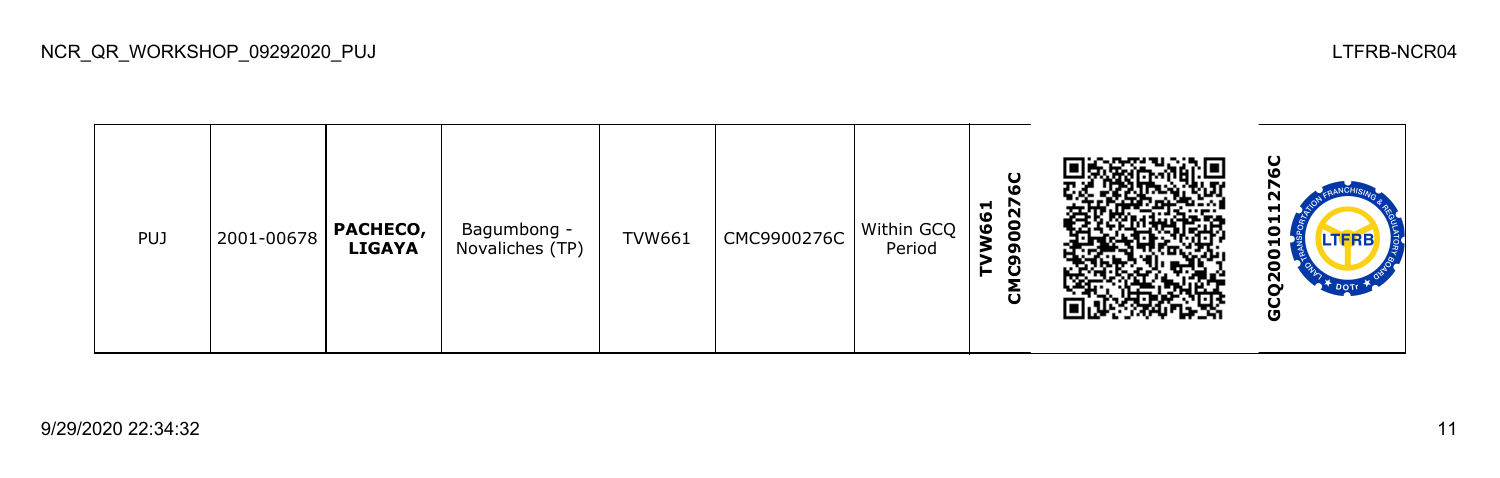| <b>PUJ</b> |  | 2001-00761 CAPULONG,<br><b>NORIE F.</b> | Bagumbong -<br>Novaliches (TP) | <b>TVT889</b> | CCM930033C | Within GCQ<br>Period | $\mathbf C$<br>M<br>3003<br>889<br>m<br>ပ္ပ |  | ပ<br>m<br>m<br>o<br>N<br>ы<br>0<br>−<br>0<br>Ο<br>ဥ<br>$2 +$ DOTI<br>မ္ပ |
|------------|--|-----------------------------------------|--------------------------------|---------------|------------|----------------------|---------------------------------------------|--|--------------------------------------------------------------------------|
|------------|--|-----------------------------------------|--------------------------------|---------------|------------|----------------------|---------------------------------------------|--|--------------------------------------------------------------------------|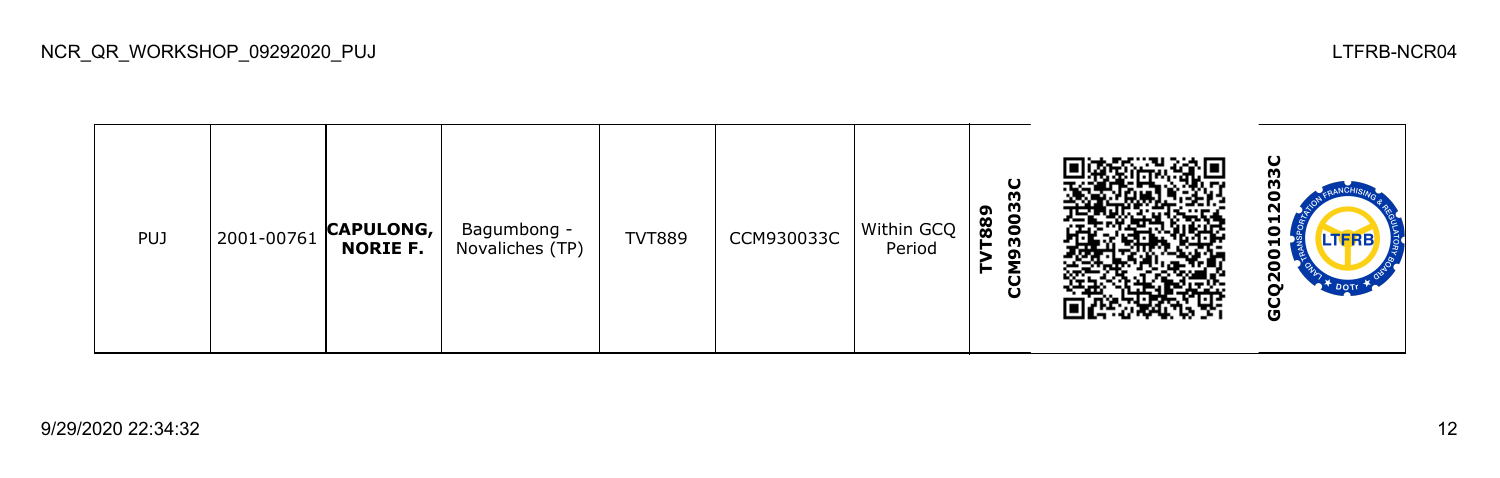| PUJ | 2001-00768   CON, MA. | <b>MONTEFAL</b><br><b>TERESA R</b> | Bagumbong -<br>Novaliches (TP) | <b>TWW167</b> | CMC20030805C | Within GCQ<br>Period | O<br>LO <sub>1</sub><br>င္စ<br>↖<br>$\boldsymbol{\omega}$<br>030<br>$\overline{\mathsf{z}}$<br>o<br>Ĉ,<br>⊢<br>$\mathbf \omega$ |  | ပ္က<br>m<br>5<br><b>LTFRB</b><br>−<br>o<br>Θ<br>ี<br><b>DOTI</b><br>O |
|-----|-----------------------|------------------------------------|--------------------------------|---------------|--------------|----------------------|---------------------------------------------------------------------------------------------------------------------------------|--|-----------------------------------------------------------------------|
|-----|-----------------------|------------------------------------|--------------------------------|---------------|--------------|----------------------|---------------------------------------------------------------------------------------------------------------------------------|--|-----------------------------------------------------------------------|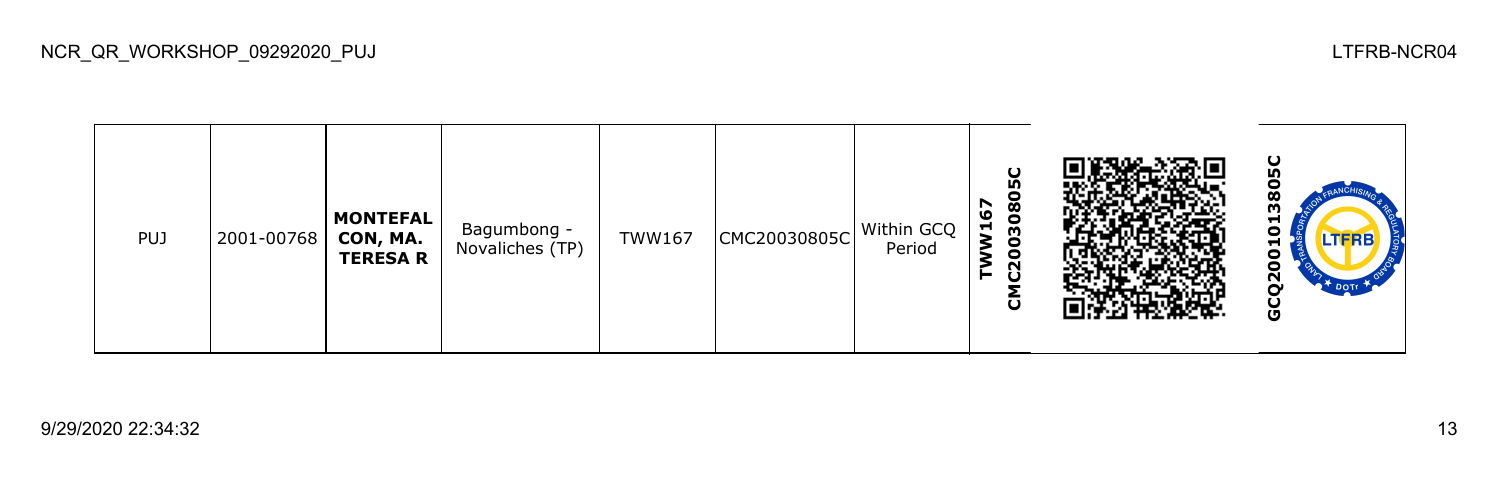| PUJ | 2001-02598 | AFABLE,<br><b>ALFREDO</b> | Bagumbong -<br>Novaliches (TP) | <b>PVJ938</b> | EVER9427951C | Within GCQ<br>Period | O<br>51<br><b>856C</b><br>ຶ<br><u>izi</u><br>ч<br>ဥ<br>۵.<br>ш<br>ш |  | ပ<br>−<br>⊣<br>Ο<br>LTFRB<br>⊣<br>Ξ<br>о<br>ี่<br>U |
|-----|------------|---------------------------|--------------------------------|---------------|--------------|----------------------|---------------------------------------------------------------------|--|-----------------------------------------------------|
|-----|------------|---------------------------|--------------------------------|---------------|--------------|----------------------|---------------------------------------------------------------------|--|-----------------------------------------------------|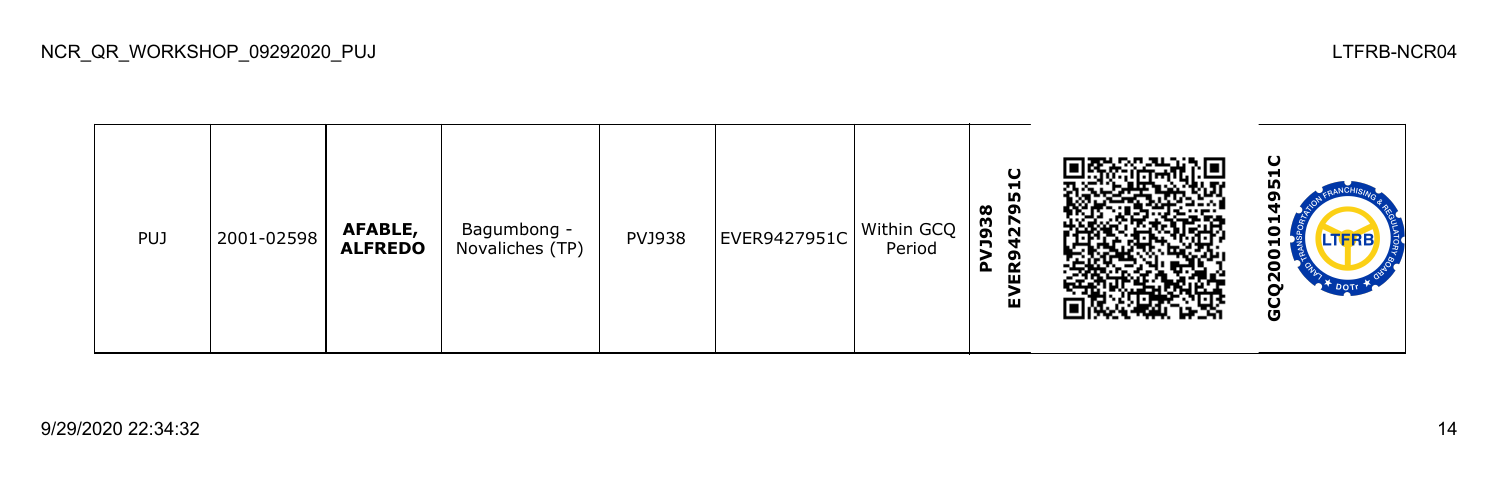| <b>PUJ</b> | 2001-02601 | <b>RIVERA,<br/>SENANDO</b> | Bagumbong -<br>Novaliches (TP) | <b>TXT123</b> | MAR200526628   Within GCQ<br>◡ | Period | U<br>œ<br>N<br>١O<br>23<br>ق<br>52<br>5<br>$\blacksquare$<br>X<br>8<br>$\sim$<br>► |  | ပ<br>m<br>⊣<br>Ο<br><b>LTFRB</b><br>▬<br>Ξ<br>Ξ<br>ี<br>မ္ပ |
|------------|------------|----------------------------|--------------------------------|---------------|--------------------------------|--------|------------------------------------------------------------------------------------|--|-------------------------------------------------------------|
|------------|------------|----------------------------|--------------------------------|---------------|--------------------------------|--------|------------------------------------------------------------------------------------|--|-------------------------------------------------------------|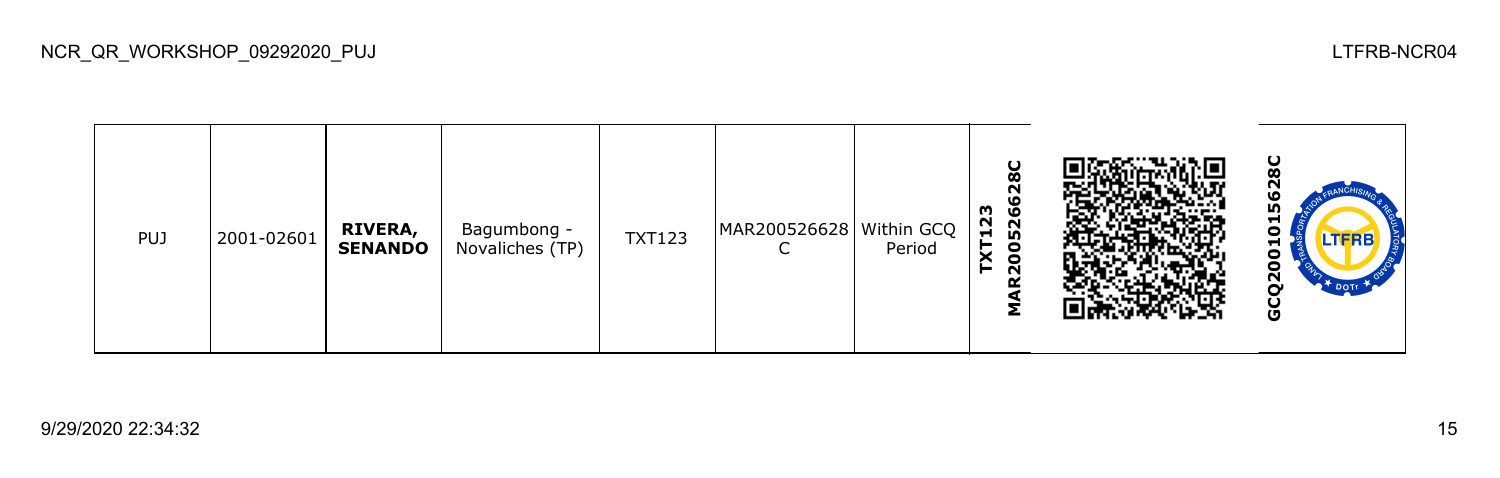| <b>PUJ</b> | 2001-02602 | <b>CLORES,</b><br><b>RITCHO</b> | Bagumbong -<br>Novaliches (TP) | <b>TVN913</b> | SPMM6381693<br>∽<br>◡ | Within GCQ<br>Period | O<br>m<br>ຸດ<br>ဖ<br>m<br>381<br><b>L6N</b><br>ჭ |  | ပ<br>ω<br>ᆋ<br>o<br><b>LTFRB</b><br>−<br>o<br>Ξ<br>N<br>DOT<br>ن<br>ق |
|------------|------------|---------------------------------|--------------------------------|---------------|-----------------------|----------------------|--------------------------------------------------|--|-----------------------------------------------------------------------|
|------------|------------|---------------------------------|--------------------------------|---------------|-----------------------|----------------------|--------------------------------------------------|--|-----------------------------------------------------------------------|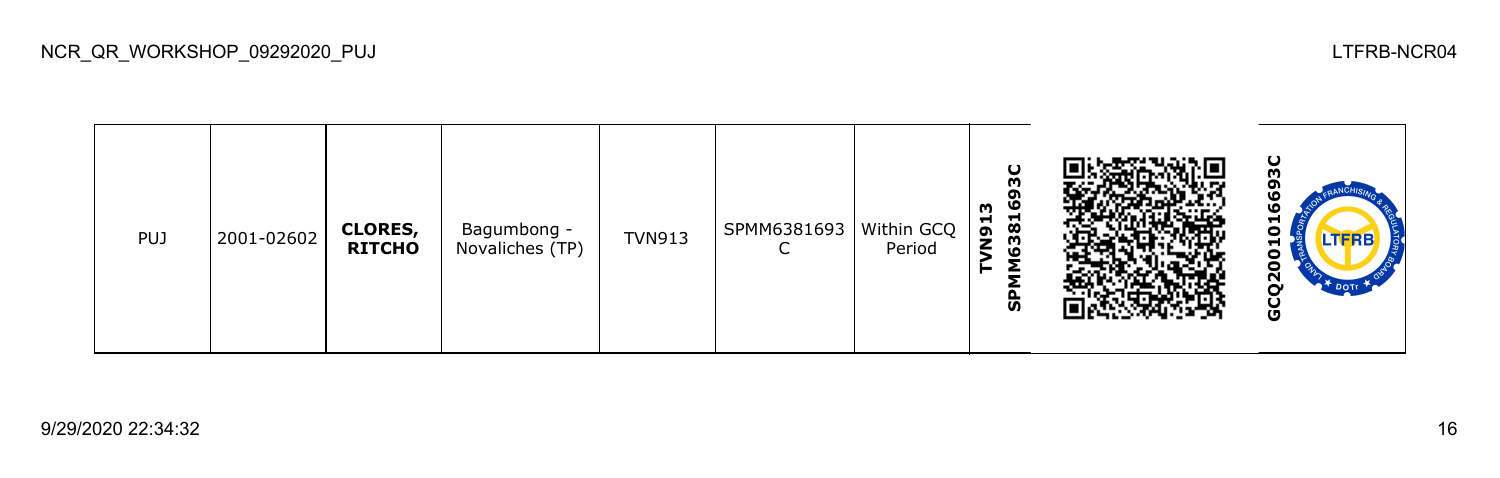| <b>PUJ</b> | 2001-02604 | ABUDO,<br><b>EDDIEMEL</b> | Bagumbong -<br>Novaliches (TP) | <b>TVZ678</b> | CMC20000444C | Within GCQ<br>Period | O<br>œ<br>000<br>7267<br>c<br>$\mathbf{\tilde{N}}$<br>⊢<br>O<br>õ |  | ⊣<br>Ο<br>LTERB<br>▬<br>о<br>о<br>ี่<br>O |
|------------|------------|---------------------------|--------------------------------|---------------|--------------|----------------------|-------------------------------------------------------------------|--|-------------------------------------------|
|------------|------------|---------------------------|--------------------------------|---------------|--------------|----------------------|-------------------------------------------------------------------|--|-------------------------------------------|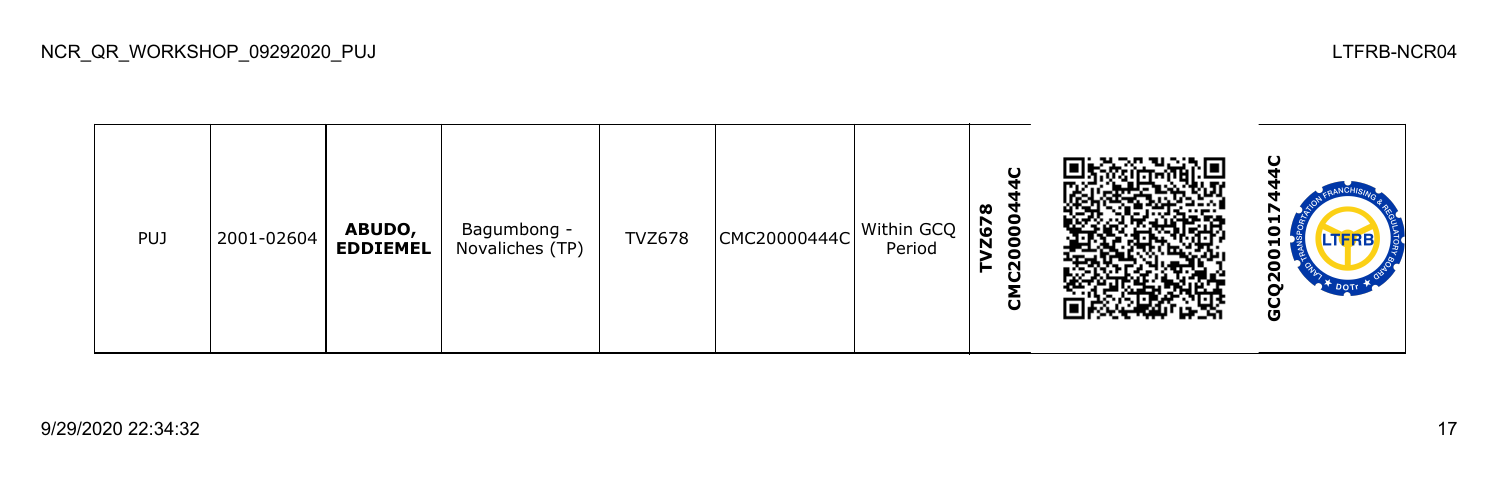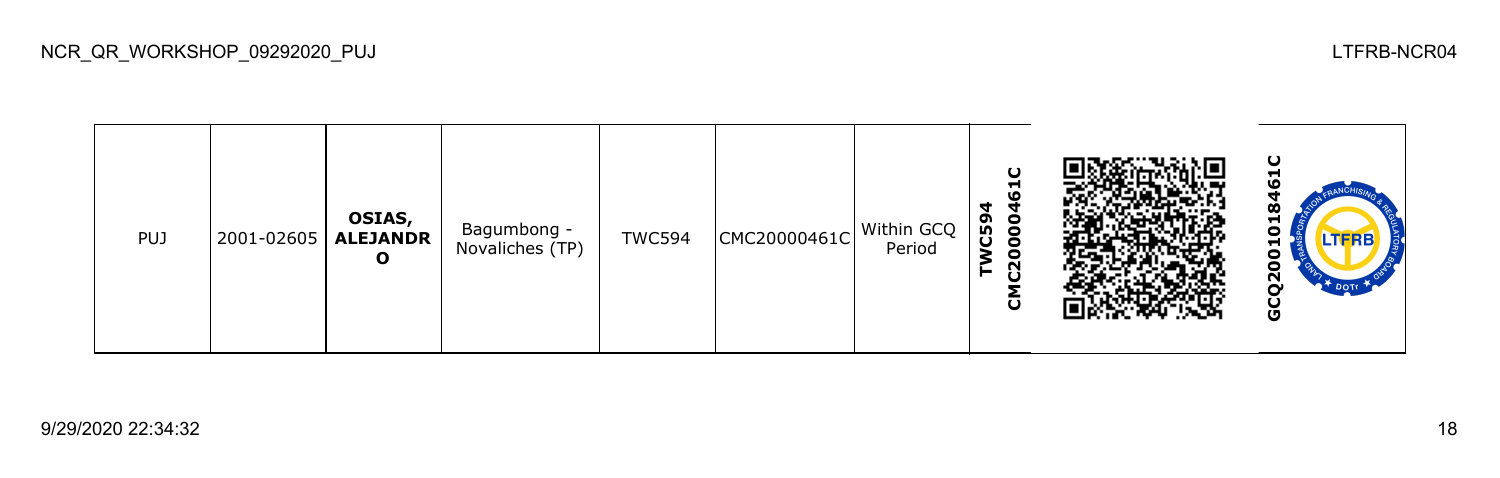| <b>PUJ</b> | 2001-02606 | MACAM,<br><b>TEODORA</b> | Bagumbong -<br>Novaliches (TP) | <b>PXZ445</b> | EVER915876C | Within GCQ<br>Period | U<br><b>LO</b><br>m<br>587<br>đ<br><b>PXZ4</b><br>Н<br>ER9<br>屲 |  | ပ<br>œ<br>ຫ<br>⊣<br>$\bullet$<br>ᆔ<br>0<br>0<br>$\mathbf{S}$<br><b>P</b> DOTT<br>ပ<br>O |
|------------|------------|--------------------------|--------------------------------|---------------|-------------|----------------------|-----------------------------------------------------------------|--|-----------------------------------------------------------------------------------------|
|------------|------------|--------------------------|--------------------------------|---------------|-------------|----------------------|-----------------------------------------------------------------|--|-----------------------------------------------------------------------------------------|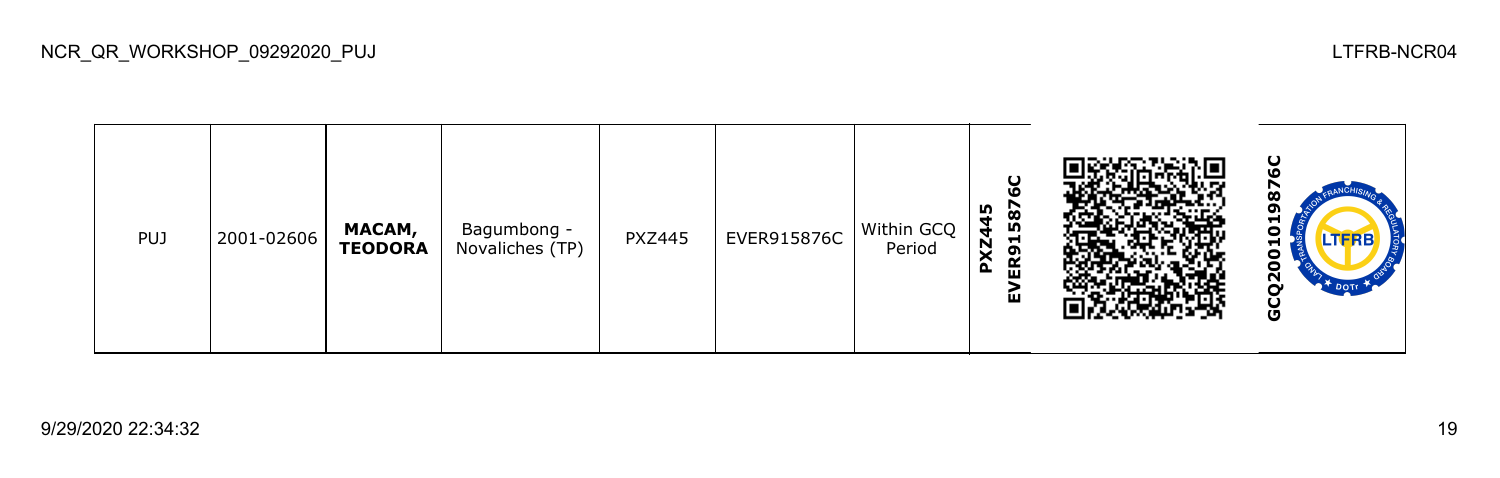**GCQ2001020151CSMI8729151C** Ŋ 020 **TXH999 RUBIO,**  Bagumbong - TXH999 SMI8729151C Within GCQ Bagumbong - PUJ 2001-02608 **JOSUE &**  Period  $\overline{\mathbf{5}}$ **JULIANA** GCQ20

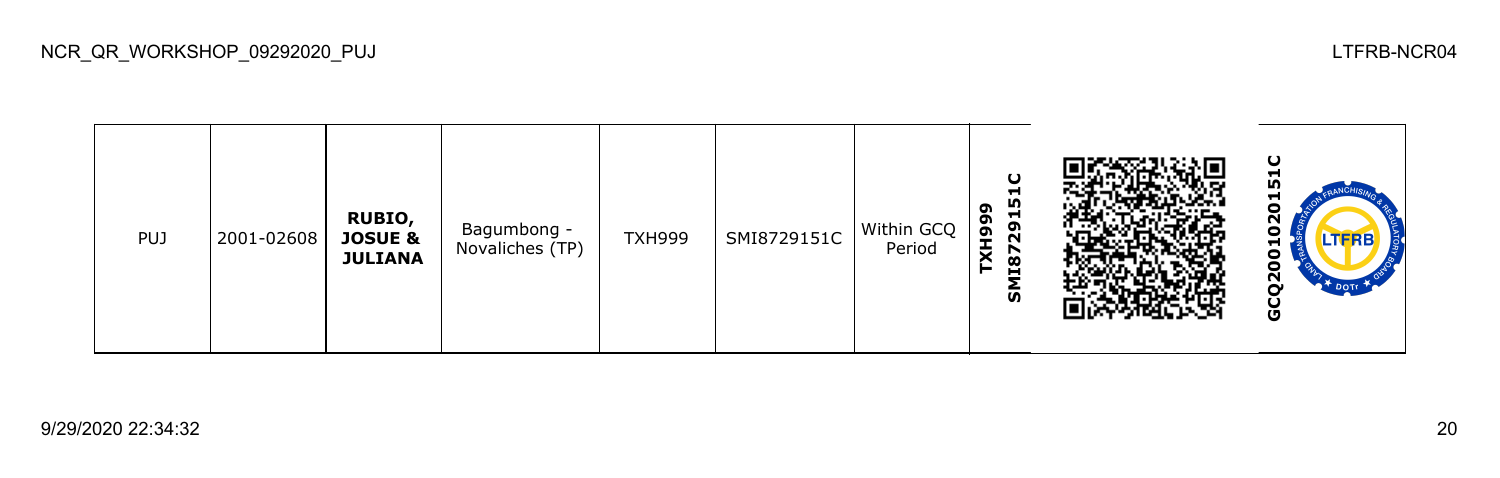| PUJ | 2001-02611 | <b>REYES,</b><br><b>ROBERTO</b> | Bagumbong -<br>Novaliches (TP) | <b>TVG945</b> | MAR984450C | Within GCQ<br>Period | ပ<br>Θ<br>m<br>m<br>Ч<br>ဇိ<br>Ŵ<br>o۱<br>≃<br>Σ |  | ပ<br>m<br>−<br>ี<br>о<br>−<br>o<br>о<br><u>გ</u><br>$\mathbb{R}^+$ DOTT<br>ט |
|-----|------------|---------------------------------|--------------------------------|---------------|------------|----------------------|--------------------------------------------------|--|------------------------------------------------------------------------------|
|-----|------------|---------------------------------|--------------------------------|---------------|------------|----------------------|--------------------------------------------------|--|------------------------------------------------------------------------------|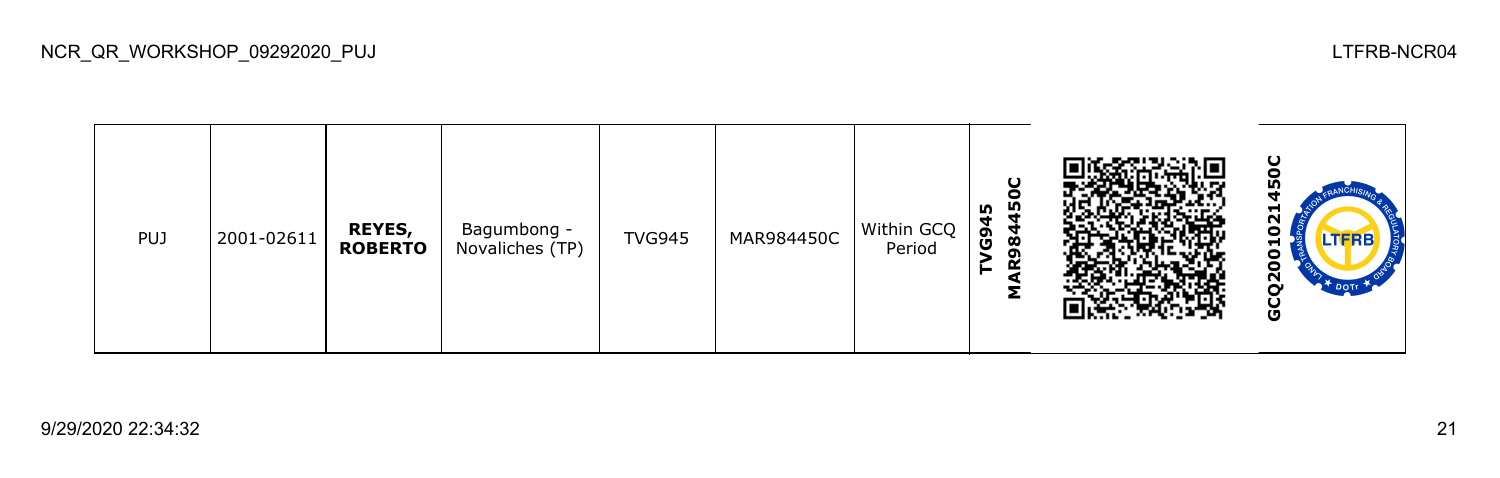| <b>PUJ</b> | 2001-02858 | <b>CABUNOC,</b><br>GARDENIO | Bagumbong -<br>Novaliches (TP) | <b>TWC677</b> | EXL98052043C | Within GCQ<br>Period | O<br>m<br>r<br>o<br>052<br>C67<br>$\boldsymbol{\infty}$<br>ຶ<br>ΕX |  | ပ<br>N<br>N<br>О<br>LTFRE<br>п<br>о<br>о<br>2<br>DOTE<br>O |
|------------|------------|-----------------------------|--------------------------------|---------------|--------------|----------------------|--------------------------------------------------------------------|--|------------------------------------------------------------|
|------------|------------|-----------------------------|--------------------------------|---------------|--------------|----------------------|--------------------------------------------------------------------|--|------------------------------------------------------------|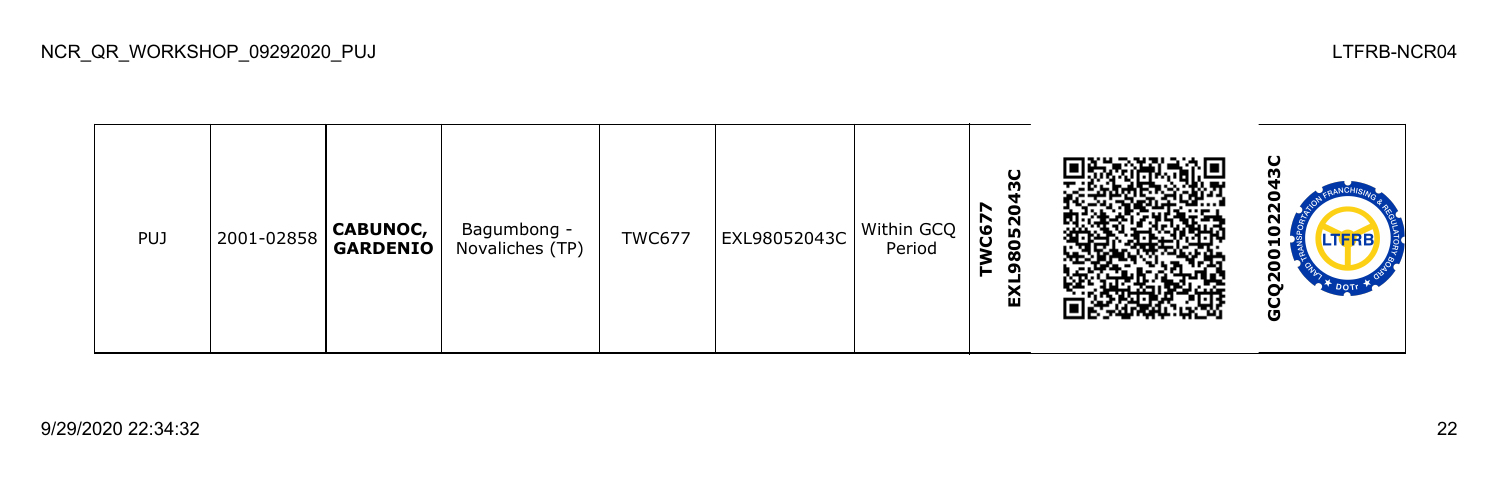| <b>PUJ</b> | 2001-02862 | <b>RAMOS,</b><br><b>ROBERTO</b> | Bagumbong -<br>Novaliches (TP) | <b>TAA664</b> | SEM910062C | $\vert$ Within GCQ $\vert$<br>Period | $\mathbf C$<br>n<br>006<br>4<br>66<br>ᆏ<br>ຶ<br><b>SEM</b> |  | ပ<br>N<br>ഥ<br>о<br>ო<br>N<br>o<br>ш<br>o<br>8<br>$\mathbf{S}$<br>DOTE<br>ပ<br>U |
|------------|------------|---------------------------------|--------------------------------|---------------|------------|--------------------------------------|------------------------------------------------------------|--|----------------------------------------------------------------------------------|
|------------|------------|---------------------------------|--------------------------------|---------------|------------|--------------------------------------|------------------------------------------------------------|--|----------------------------------------------------------------------------------|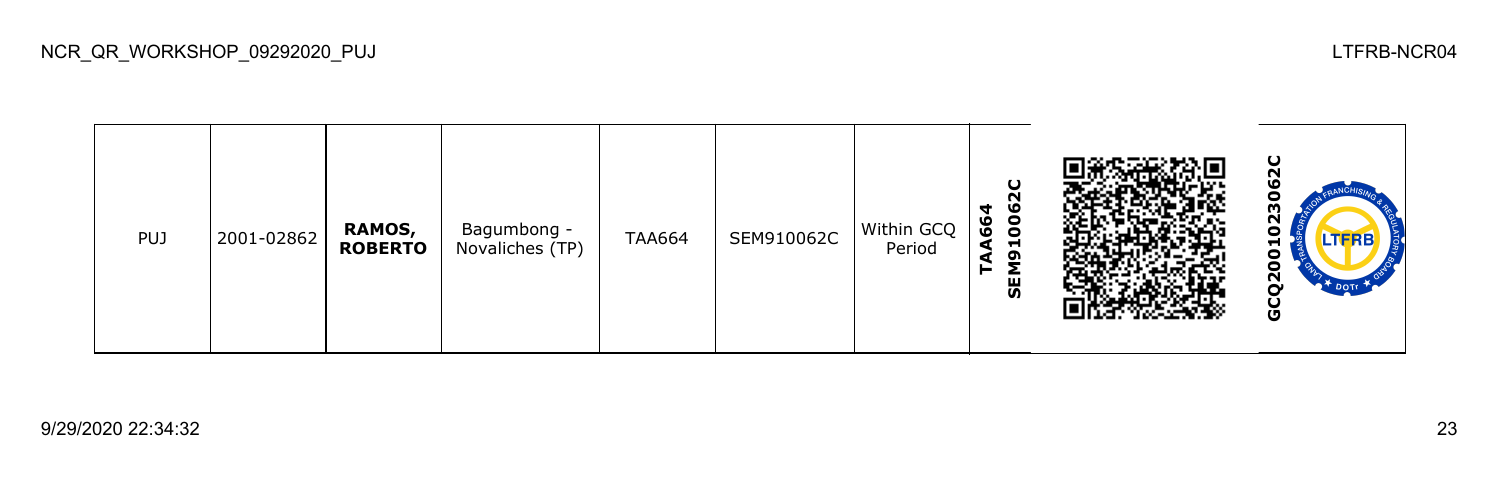

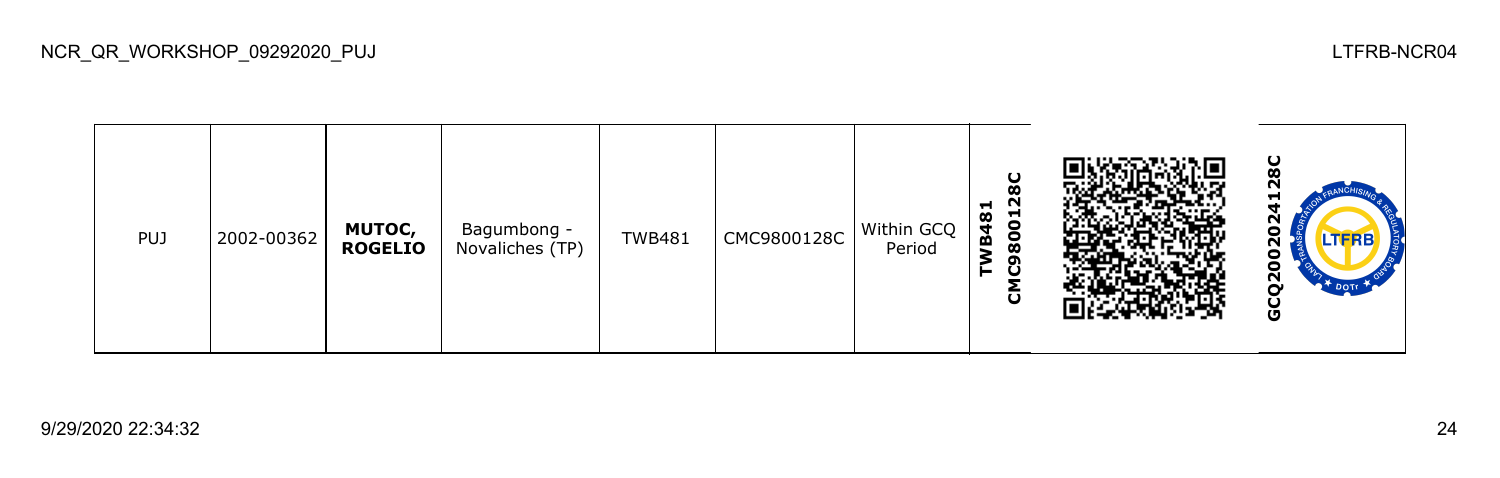

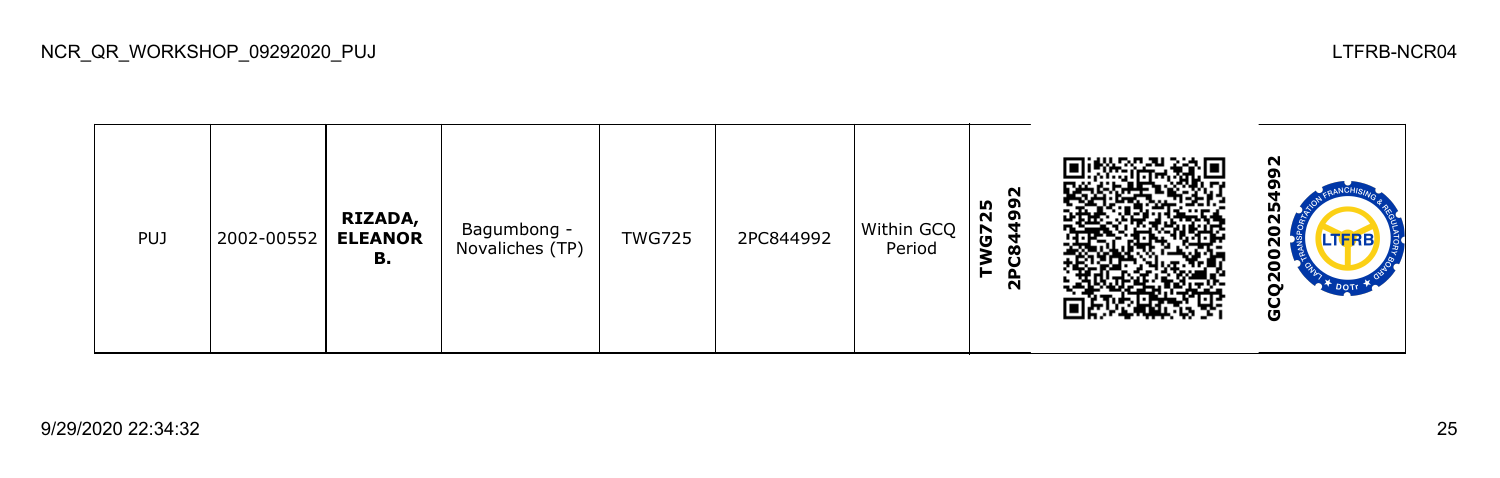| <b>PUJ</b> | 2002-01138 | <b>AGUIRRE,</b><br><b>DEMILIO</b> | Bagumbong -<br>Novaliches (TP) | <b>DHL811</b> | CCM903109C | Within GCQ<br>Period | ပ<br>σ<br>$\bullet$<br>$\blacksquare$<br>11L811<br>19031<br>$\Omega$<br>ပြ |  | ပ<br>−<br>LΟ<br>N<br>Ο<br>LTERB<br>о<br>Ο<br>N<br><b>DOTI</b><br>U |
|------------|------------|-----------------------------------|--------------------------------|---------------|------------|----------------------|----------------------------------------------------------------------------|--|--------------------------------------------------------------------|
|------------|------------|-----------------------------------|--------------------------------|---------------|------------|----------------------|----------------------------------------------------------------------------|--|--------------------------------------------------------------------|

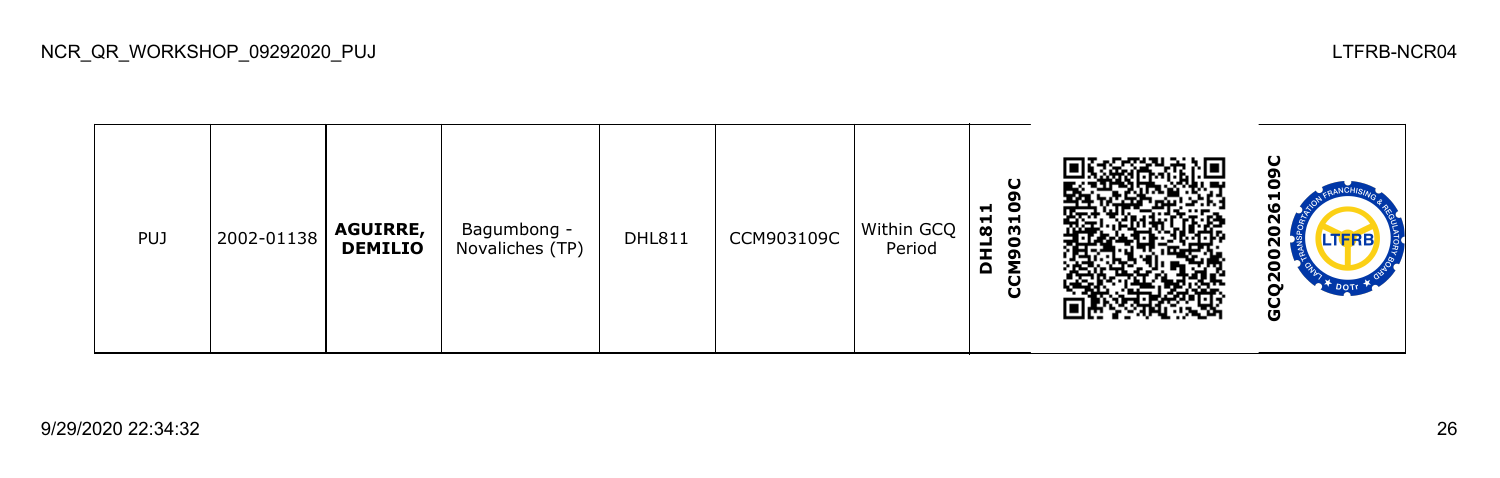| <b>PUJ</b> | 2003-02546 | <b>PASAMBA,</b><br><b>VICTOR E.</b> | Bagumbong -<br>Novaliches (TP) | <b>CEU450</b> | <b>RNR7810C</b> | Within GCQ<br>Period | ပ<br>0<br>$\circ$<br>Н<br>m<br>$\boldsymbol{\infty}$<br>品<br>r<br>$\sim$<br>$\tilde{\mathbf{R}}$<br>ပ |  | O<br>Ħ<br>മ<br>LTERB<br>m<br>N<br>O |
|------------|------------|-------------------------------------|--------------------------------|---------------|-----------------|----------------------|-------------------------------------------------------------------------------------------------------|--|-------------------------------------|
|------------|------------|-------------------------------------|--------------------------------|---------------|-----------------|----------------------|-------------------------------------------------------------------------------------------------------|--|-------------------------------------|

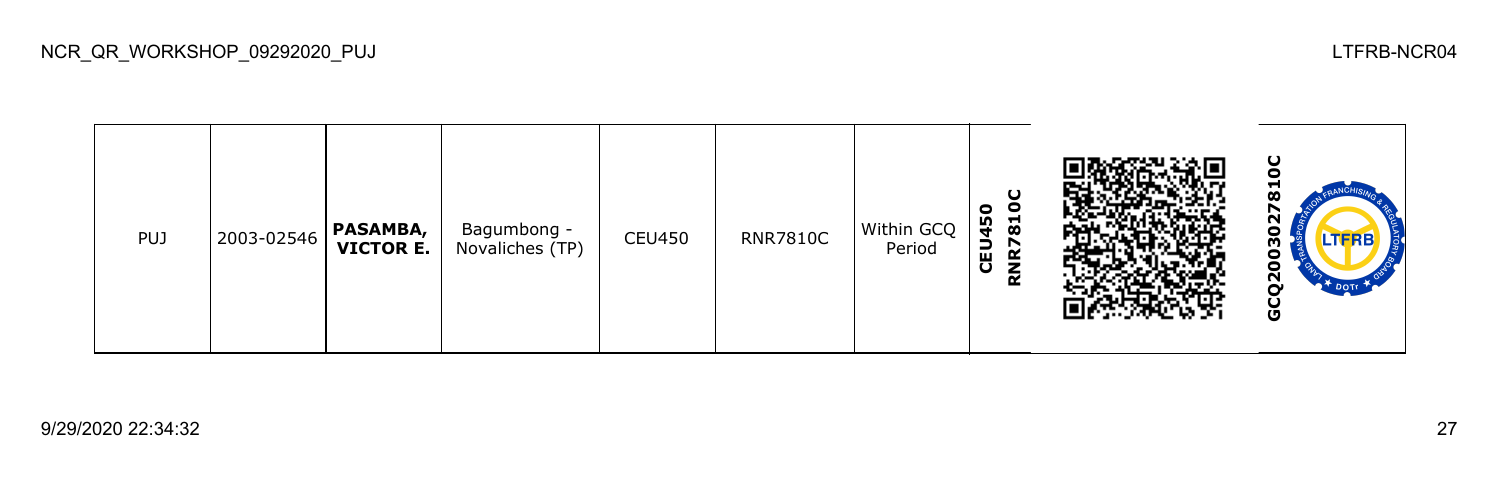| <b>PUJ</b> | 2003-02967 | <b>RAMOS,</b><br><b>ROSARIO</b> | Bagumbong -<br>Novaliches (TP) | <b>PRB650</b> | <b>CCM90155C</b> | Within GCQ<br>Period | ပ<br>155<br>650<br>$\overline{9}$<br>RØ.<br>동<br>$\mathbf{a}$<br>С |  | ပ္စ<br><b>In</b><br>$\overline{\mathbf{3}}$<br>N<br>o<br><b>LTFRB</b><br>m<br>8<br>$\mathbf{S}^{\mathbf{C}}$<br>$\mathbb{R}^*$ DOTE<br>O |
|------------|------------|---------------------------------|--------------------------------|---------------|------------------|----------------------|--------------------------------------------------------------------|--|------------------------------------------------------------------------------------------------------------------------------------------|
|------------|------------|---------------------------------|--------------------------------|---------------|------------------|----------------------|--------------------------------------------------------------------|--|------------------------------------------------------------------------------------------------------------------------------------------|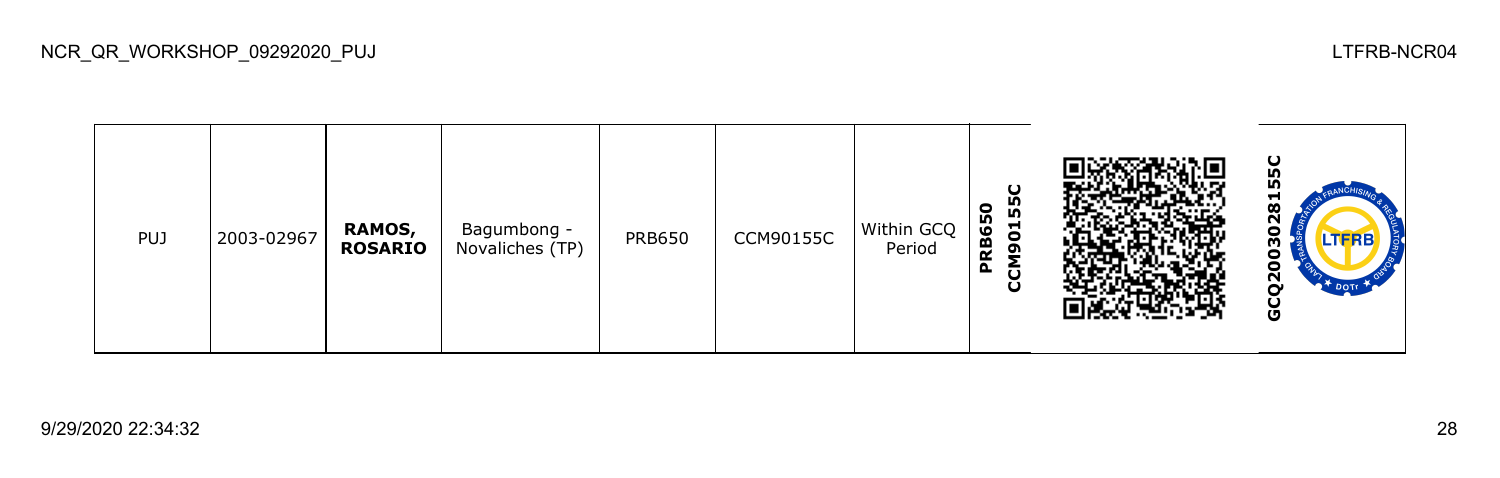| <b>PUJ</b> | 2003-04629 | <b>PUGAL,</b><br><b>EDGAR</b> | Bagumbong -<br>Novaliches (TP) |  | NPR71L741623   Within GCQ<br>ь | Period | ဖ<br>23<br>O<br>$\frac{1}{4}$<br>r<br>Н<br>↖<br>œ<br>z |  | ဖ<br>N<br>o<br>N<br>Ξ<br><b>LTFRB</b><br>m<br>Ξ<br>ō<br>ี่<br>မိ |
|------------|------------|-------------------------------|--------------------------------|--|--------------------------------|--------|--------------------------------------------------------|--|------------------------------------------------------------------|
|------------|------------|-------------------------------|--------------------------------|--|--------------------------------|--------|--------------------------------------------------------|--|------------------------------------------------------------------|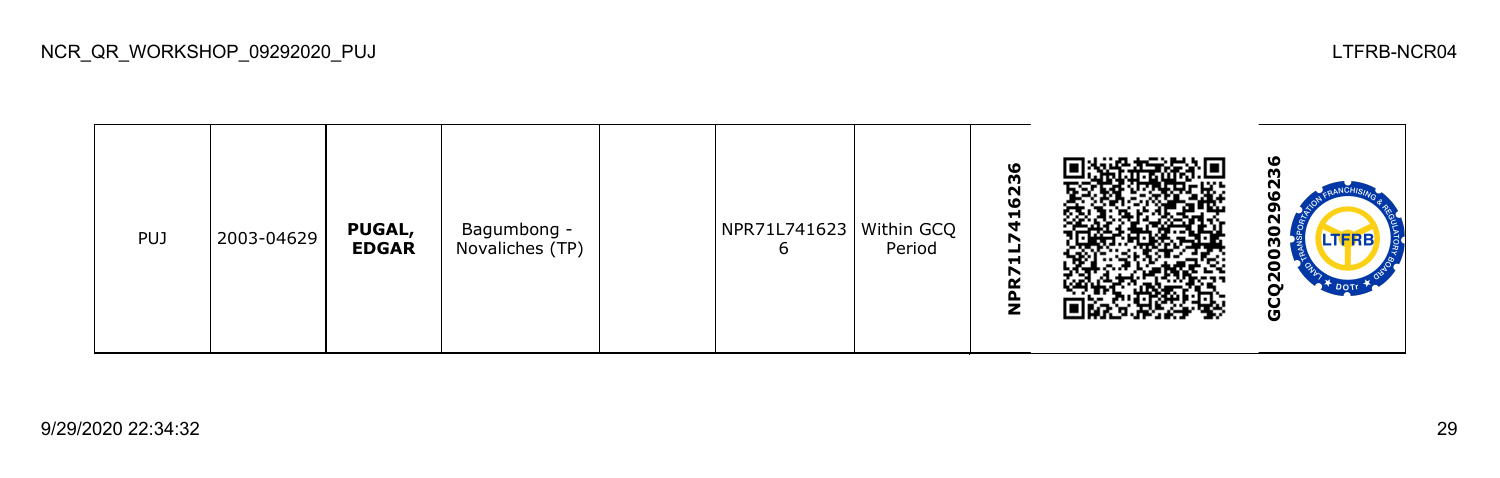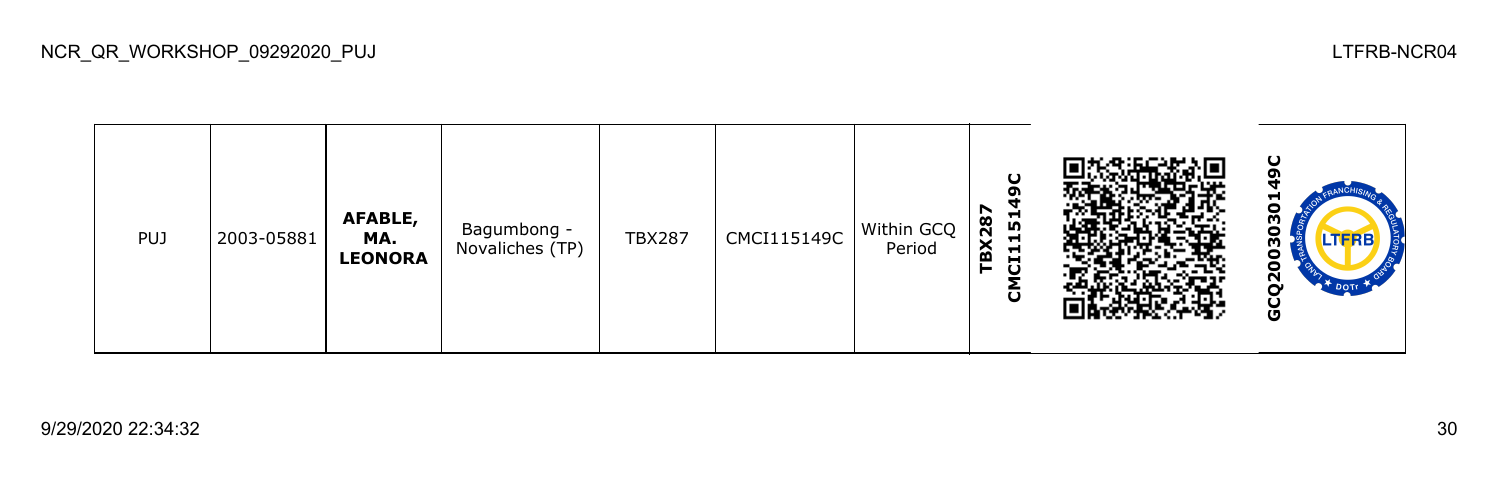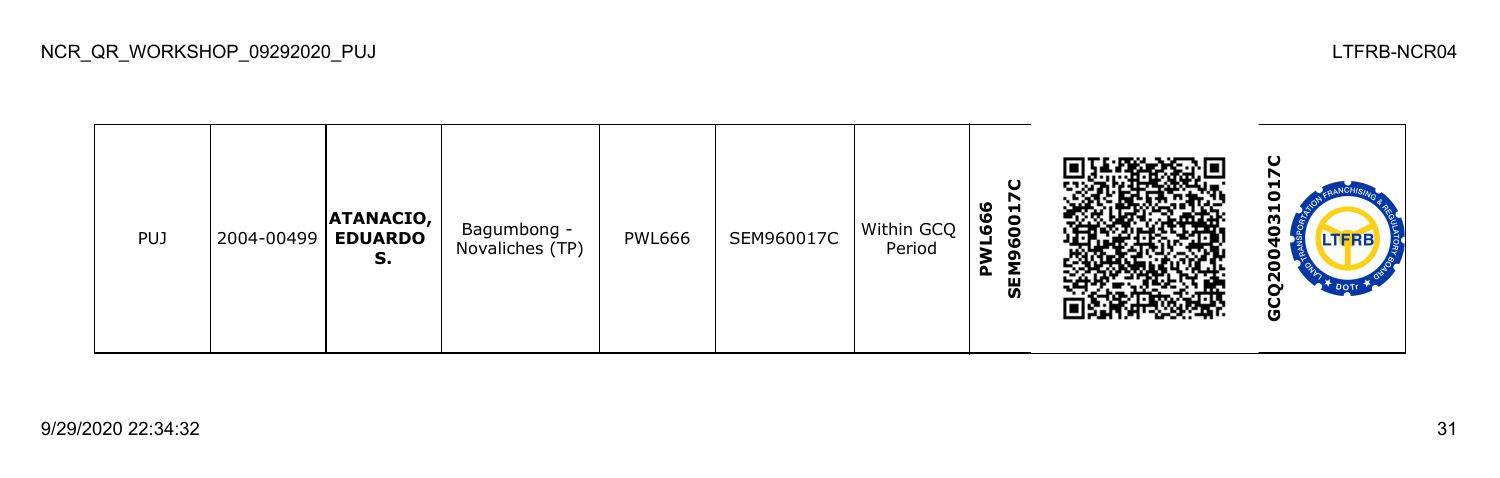| <b>PUJ</b> | 2007-03721 | <b>FAJARDO,</b><br><b>EDUARDO</b> | Bagumbong -<br>Novaliches (TP) | <b>TXJ114</b> | SUR200500456 Within GCQ | Period | 56C<br>4<br>0500<br>$\blacksquare$<br>X11<br>$\bullet$<br>►<br>N<br>œ<br>ູລ |  | ပ<br>ဖ<br>m<br>032<br>↖<br>0<br>Θ<br><u>გ</u><br><b>DOTE</b><br>Ŭ<br>تا |
|------------|------------|-----------------------------------|--------------------------------|---------------|-------------------------|--------|-----------------------------------------------------------------------------|--|-------------------------------------------------------------------------|
|------------|------------|-----------------------------------|--------------------------------|---------------|-------------------------|--------|-----------------------------------------------------------------------------|--|-------------------------------------------------------------------------|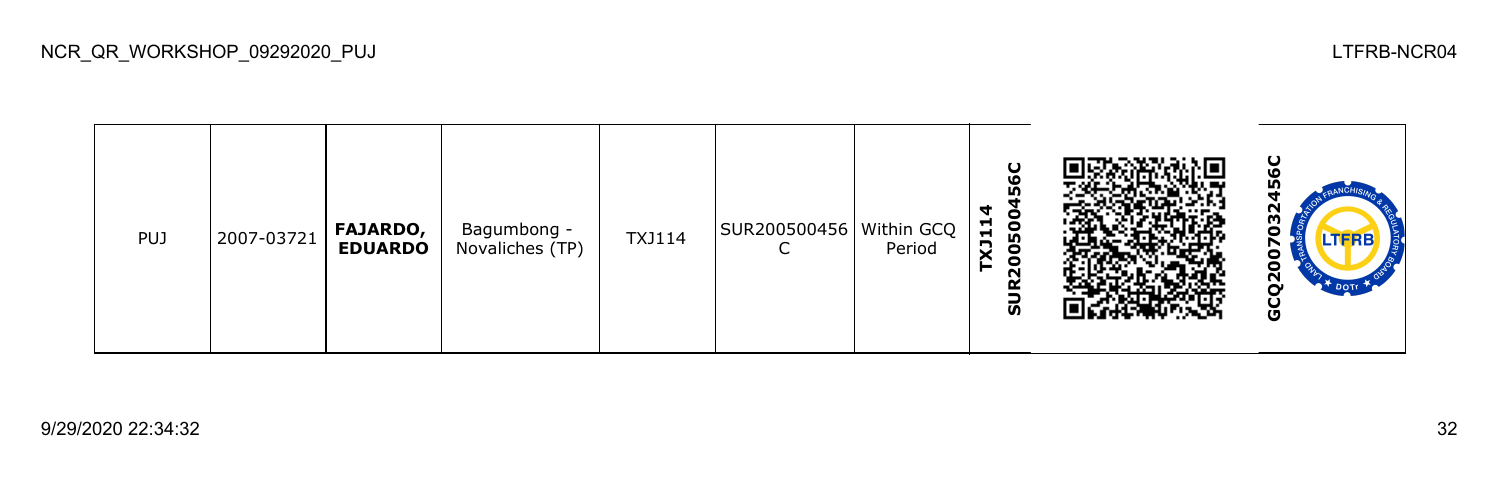| PUJ | 2008-01445 | <b>GABRIEL,</b><br>ALEXANDE<br>R | Bagumbong -<br>Novaliches (TP) | <b>TVU684</b> | SPMM1080599<br>9C | Within GCQ<br>Period | $\mathbf C$<br>σ<br>0805<br>$\blacktriangleleft$<br><b>U68</b><br>Н<br>≂<br>o<br><b>S</b> |  | ပ<br>o<br>ო<br>o<br>LTERE<br>œ<br>o<br>$\overline{2}$<br>DOT <sub>T</sub><br>O |
|-----|------------|----------------------------------|--------------------------------|---------------|-------------------|----------------------|-------------------------------------------------------------------------------------------|--|--------------------------------------------------------------------------------|
|-----|------------|----------------------------------|--------------------------------|---------------|-------------------|----------------------|-------------------------------------------------------------------------------------------|--|--------------------------------------------------------------------------------|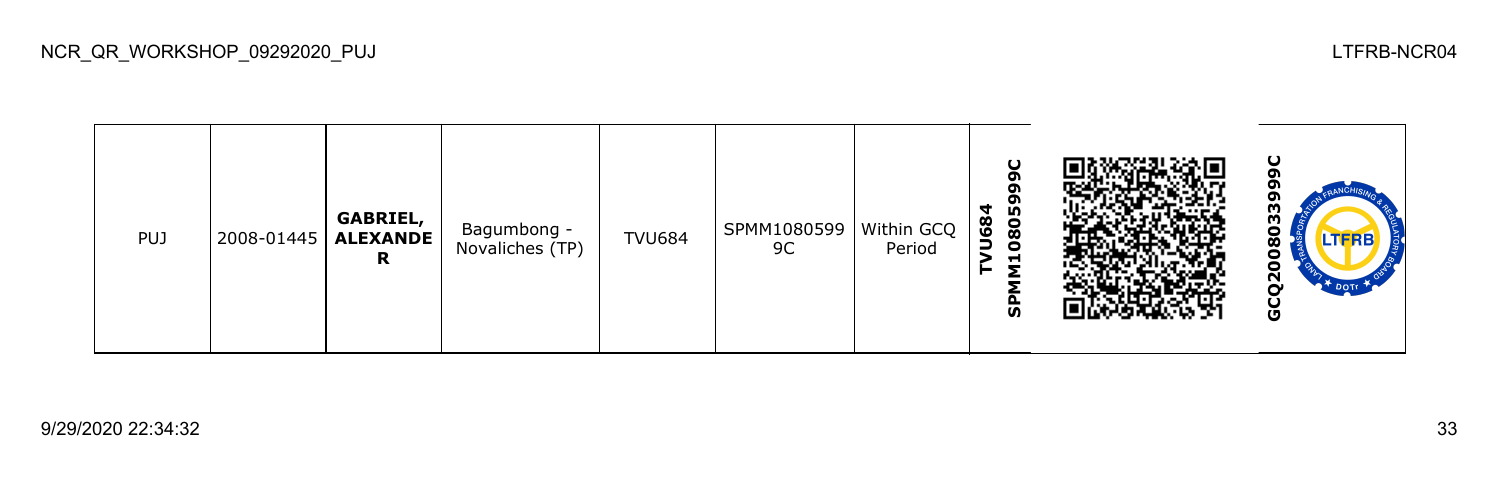| <b>PUJ</b> | 2009-02308 | NGANNO,<br><b>NONA</b> | Bagumbong -<br>Novaliches (TP) | <b>NYN740</b> | $ $ PCM94PUJ1001 $ $ Within GCQ $ $<br>576C | Period | ပ<br>ဖ<br>m<br>Н<br>N740<br><b>DOTC</b><br>z<br>ຫ<br>O<br>o |  | ပ<br>о<br><b>LTFRB</b><br>ה<br>Ο<br>Ξ<br>$\mathbf{S}$<br>ပ<br>U |
|------------|------------|------------------------|--------------------------------|---------------|---------------------------------------------|--------|-------------------------------------------------------------|--|-----------------------------------------------------------------|
|------------|------------|------------------------|--------------------------------|---------------|---------------------------------------------|--------|-------------------------------------------------------------|--|-----------------------------------------------------------------|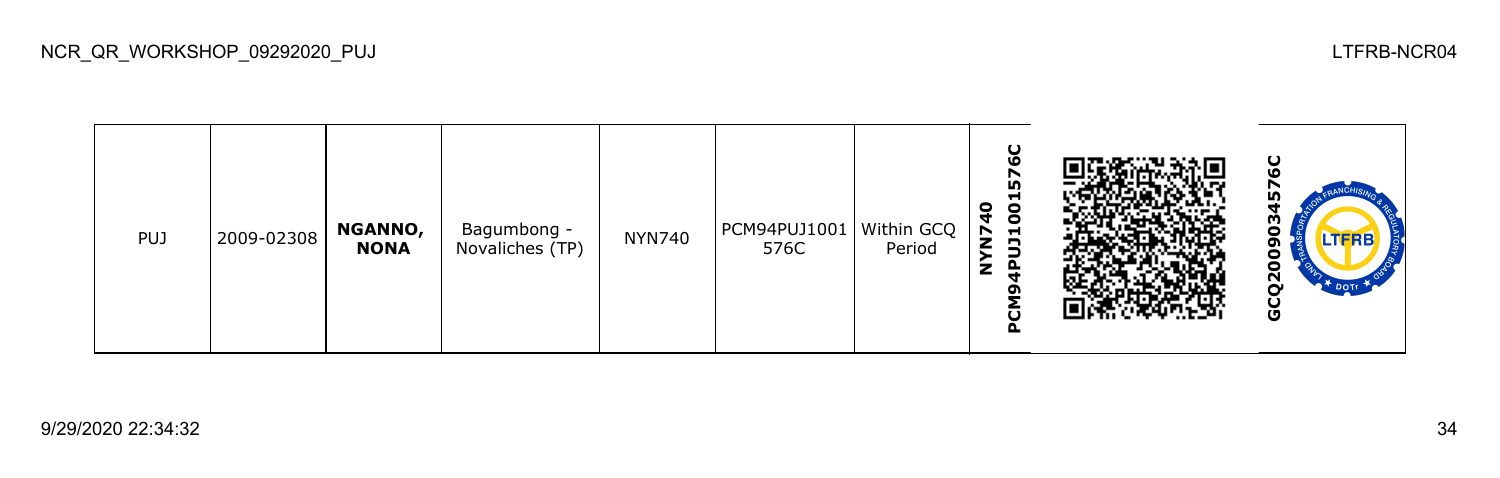| <b>PUJ</b> | 2009-02454 | <b>DACASIN,</b><br><b>ROLANDO</b> | Bagumbong -<br>Novaliches (TP) | AVZ199 | MAR200117431   Within GCQ | Period | ပ<br>ᆔ<br>ຶ<br>r<br><b>Z19</b><br>Ħ<br>$\overline{5}$<br>⋧<br>0<br>$\sim$ |  | ပ<br>▬<br>m<br>56<br>$\bullet$<br>თ<br>0<br>٥<br>$\bar{\mathbf{S}}$<br><b>DOTE</b><br>ပ<br>O |
|------------|------------|-----------------------------------|--------------------------------|--------|---------------------------|--------|---------------------------------------------------------------------------|--|----------------------------------------------------------------------------------------------|
|------------|------------|-----------------------------------|--------------------------------|--------|---------------------------|--------|---------------------------------------------------------------------------|--|----------------------------------------------------------------------------------------------|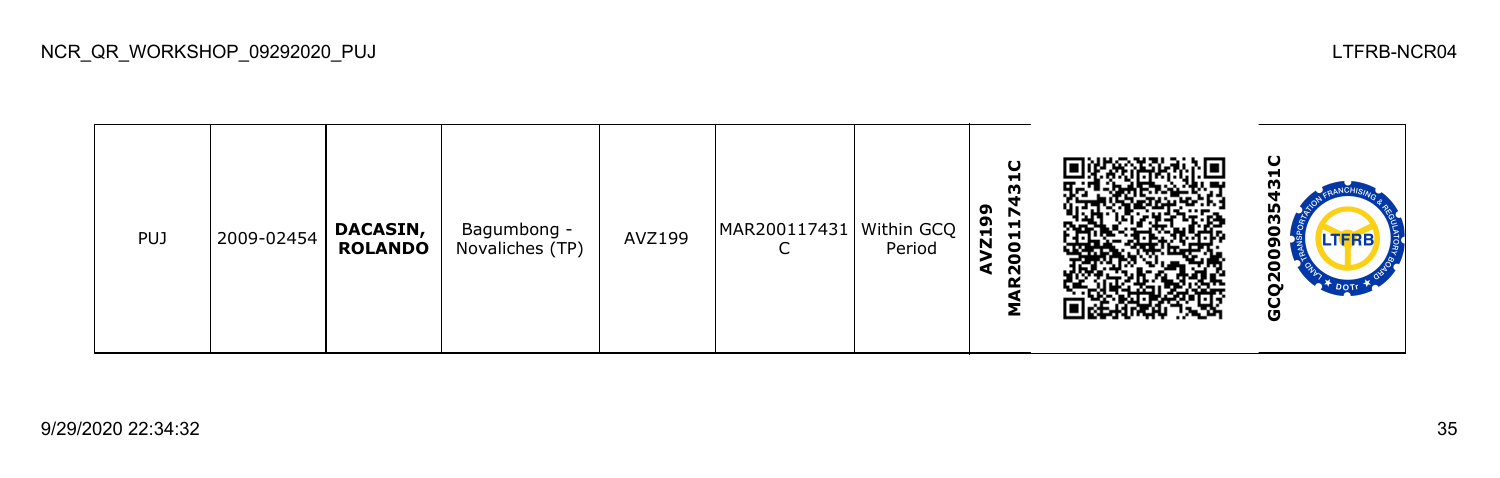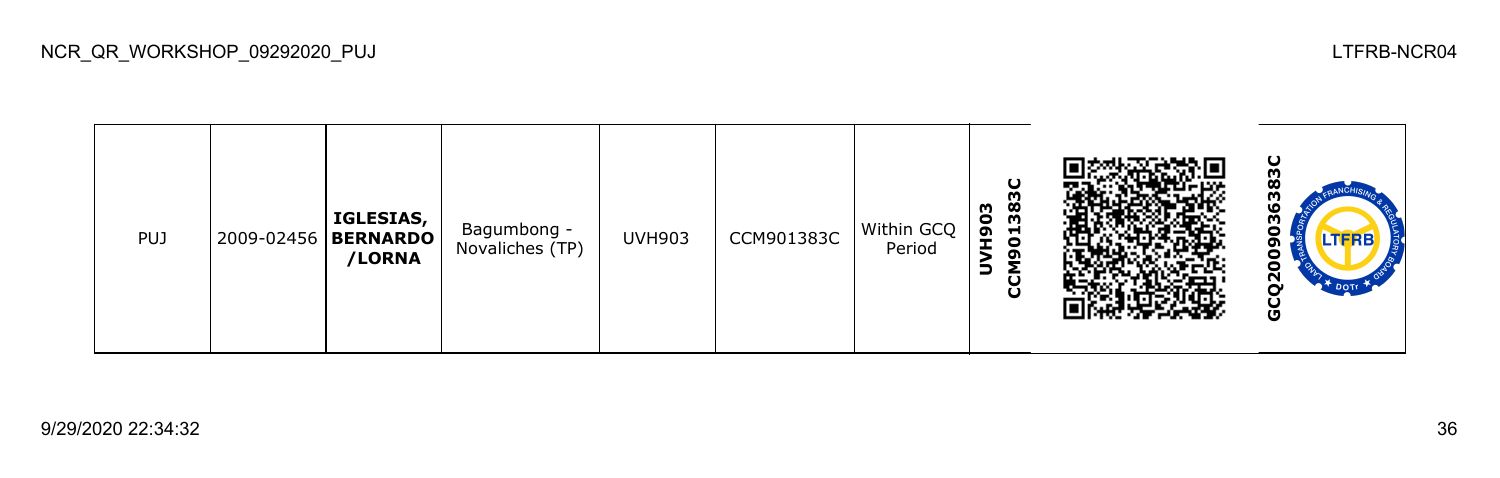| <b>PUJ</b> | 2010-00642 | <b>BAUTISTA,</b><br><b>EMELIE</b> | Bagumbong -<br>Novaliches (TP) | <b>TWC261</b> | CMC20000467C | Within GCQ<br>Period | ပ<br>ဖ<br>000<br>$\overline{c}$<br>$\bullet$<br>G<br>►<br>ົບ |  | ပ<br>רו<br>w<br>o<br><b>LTFRB</b><br>ο<br>런<br>Ξ<br>ี<br>o |
|------------|------------|-----------------------------------|--------------------------------|---------------|--------------|----------------------|--------------------------------------------------------------|--|------------------------------------------------------------|
|------------|------------|-----------------------------------|--------------------------------|---------------|--------------|----------------------|--------------------------------------------------------------|--|------------------------------------------------------------|

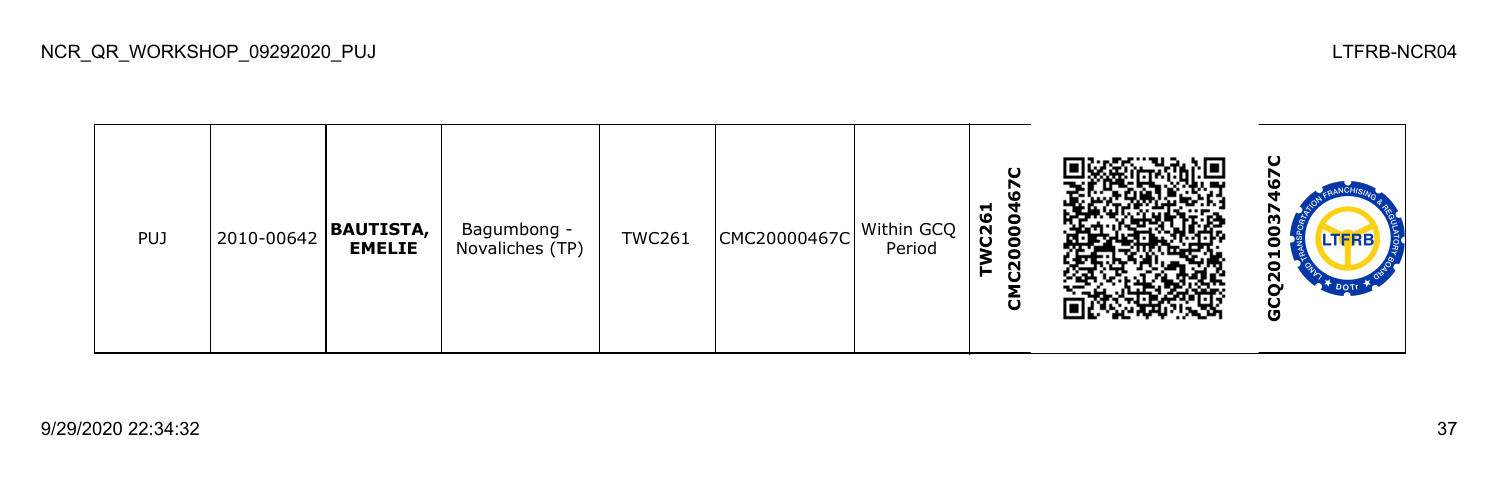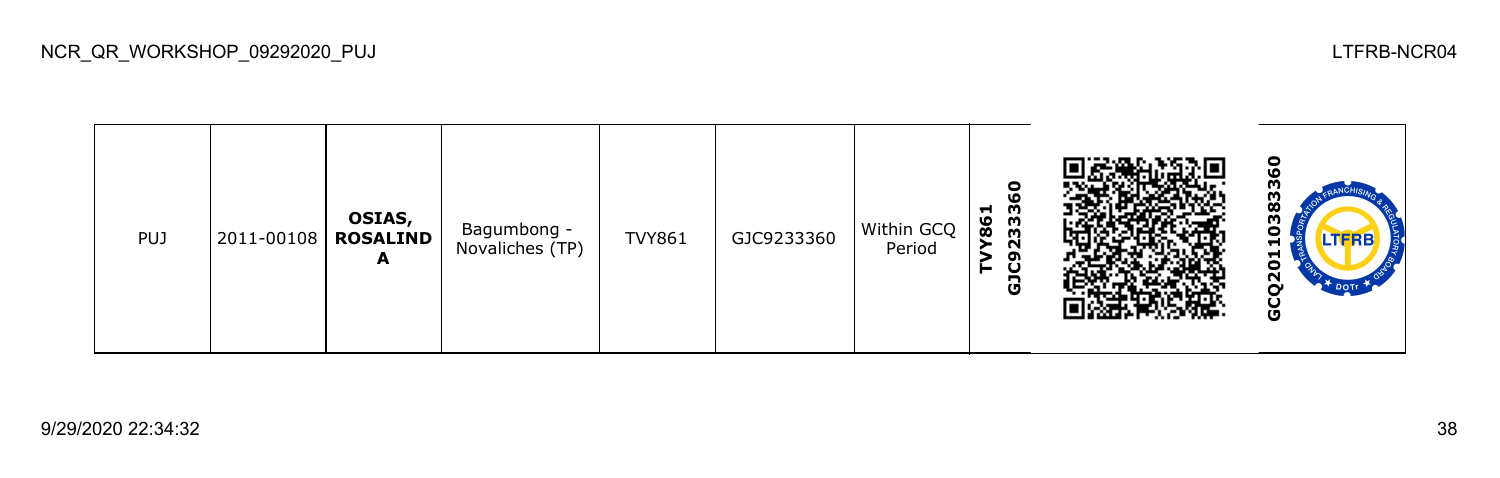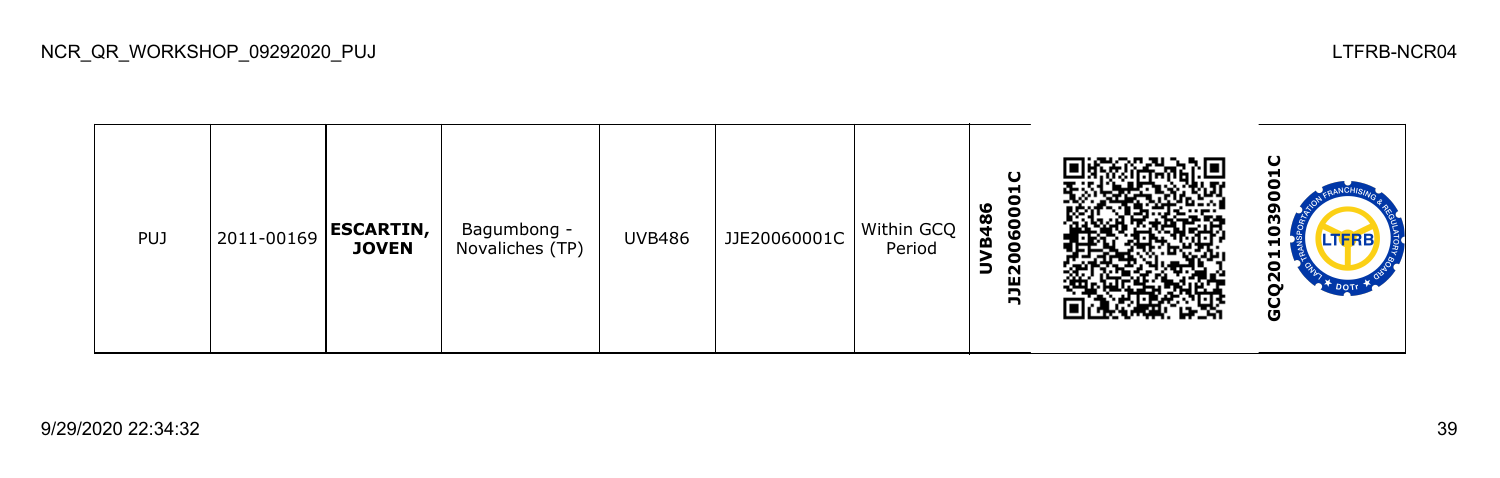

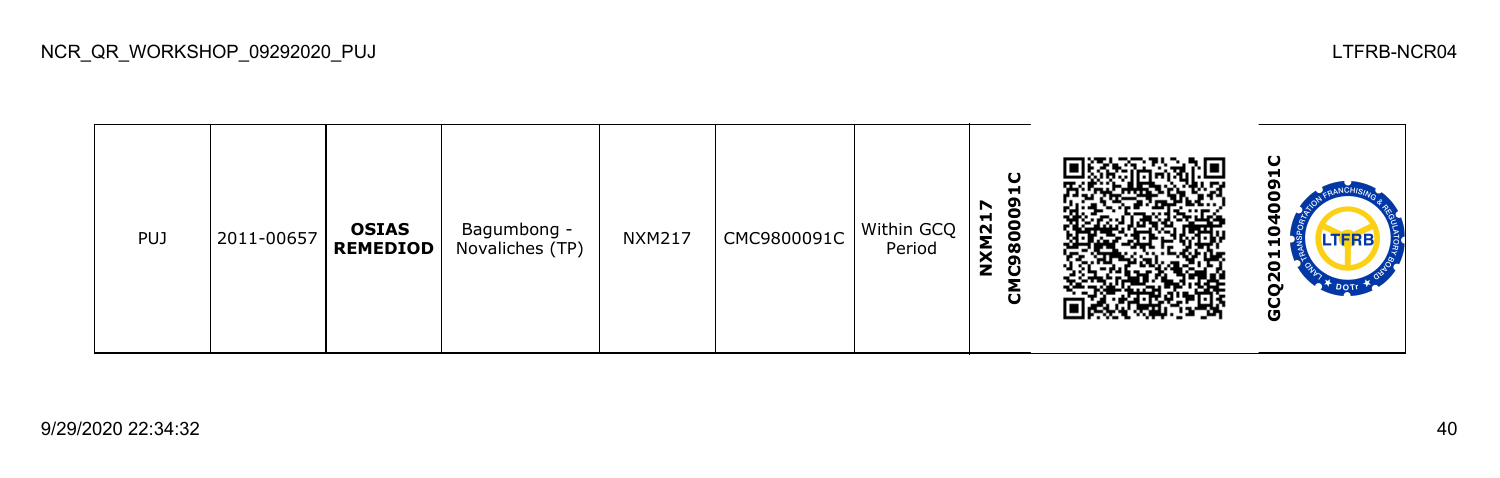| <b>PUJ</b> | 2011-03072 | <b>RICO</b><br><b>VILMA</b> | Bagumbong -<br>Novaliches (TP) | <b>DGF123</b> | GJC9335155 | Within GCQ<br>Period | 55<br>23<br>C93351<br>GF1<br>Ă<br>යි |  | 55<br>−<br><b>In</b><br>o<br>−<br>5<br>$\tilde{\mathbf{S}}$<br>DOTE<br>မ္ပ |
|------------|------------|-----------------------------|--------------------------------|---------------|------------|----------------------|--------------------------------------|--|----------------------------------------------------------------------------|
|------------|------------|-----------------------------|--------------------------------|---------------|------------|----------------------|--------------------------------------|--|----------------------------------------------------------------------------|

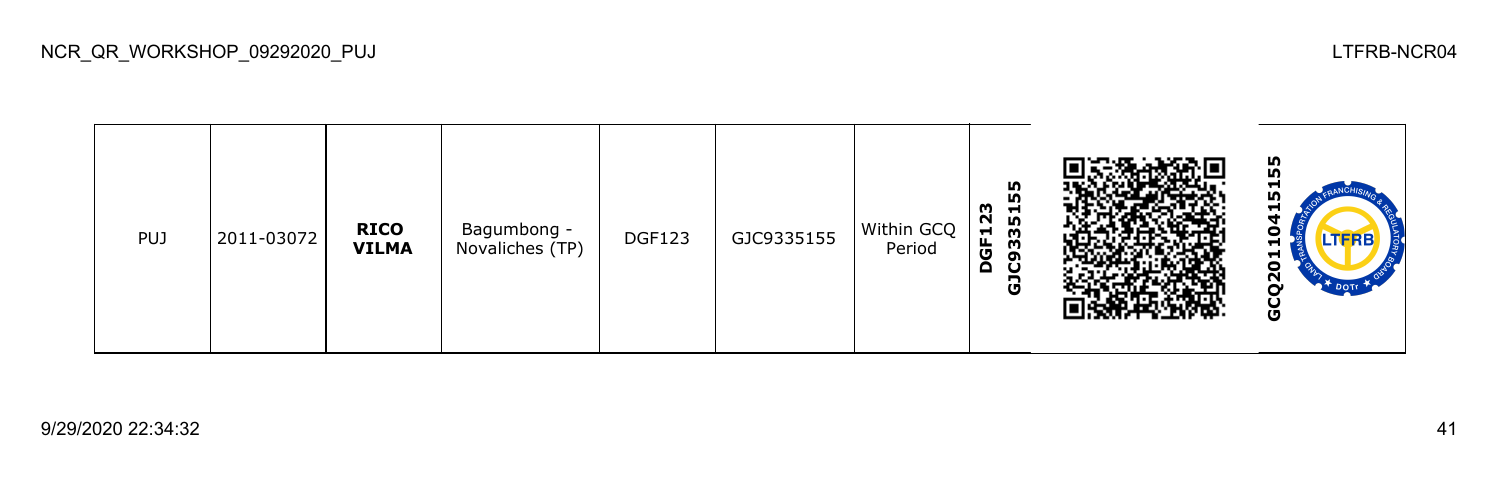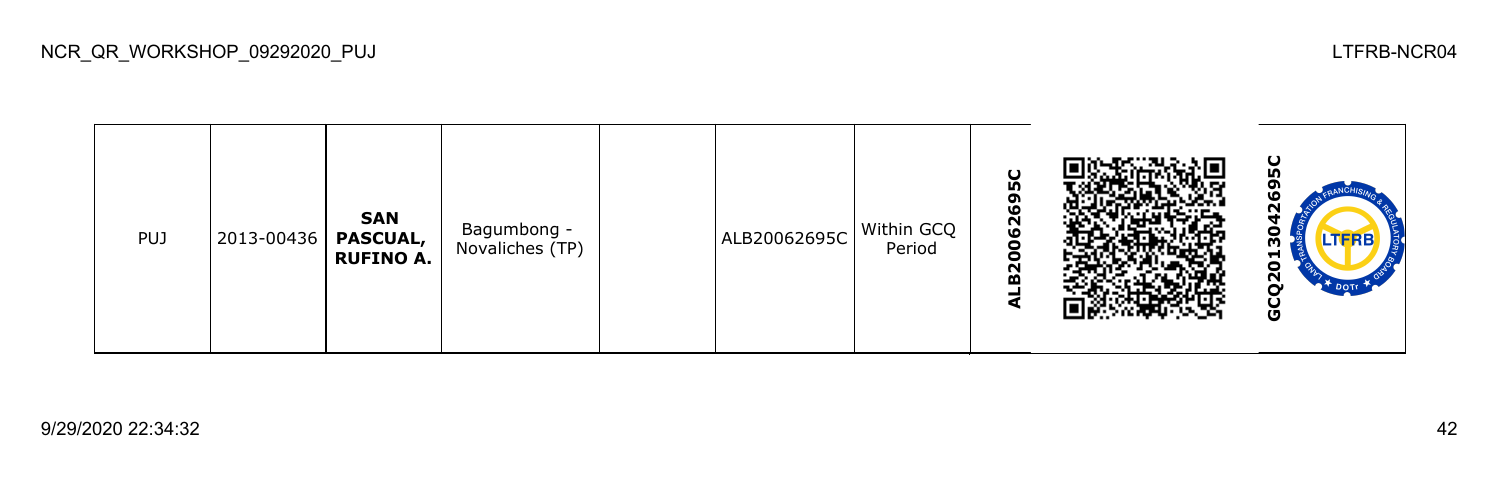| <b>PUJ</b> | $ 2014 - 01675 $ | <b>MATIAS,</b><br><b>EFREN D.</b> | Bagumbong -<br>Novaliches (TP) | <b>UQE433</b> | JCS201210001   Within GCQ<br>0C | Period | g<br>21000<br><b>QE433</b><br>⊣<br>∍<br>$\bullet$<br>$\sim$<br>U)<br>n |  | ပ<br>−<br>o<br>w<br>LTFRB<br>−<br>o<br>2<br>$\mathbf{r}$ DOTr<br>O |
|------------|------------------|-----------------------------------|--------------------------------|---------------|---------------------------------|--------|------------------------------------------------------------------------|--|--------------------------------------------------------------------|
|------------|------------------|-----------------------------------|--------------------------------|---------------|---------------------------------|--------|------------------------------------------------------------------------|--|--------------------------------------------------------------------|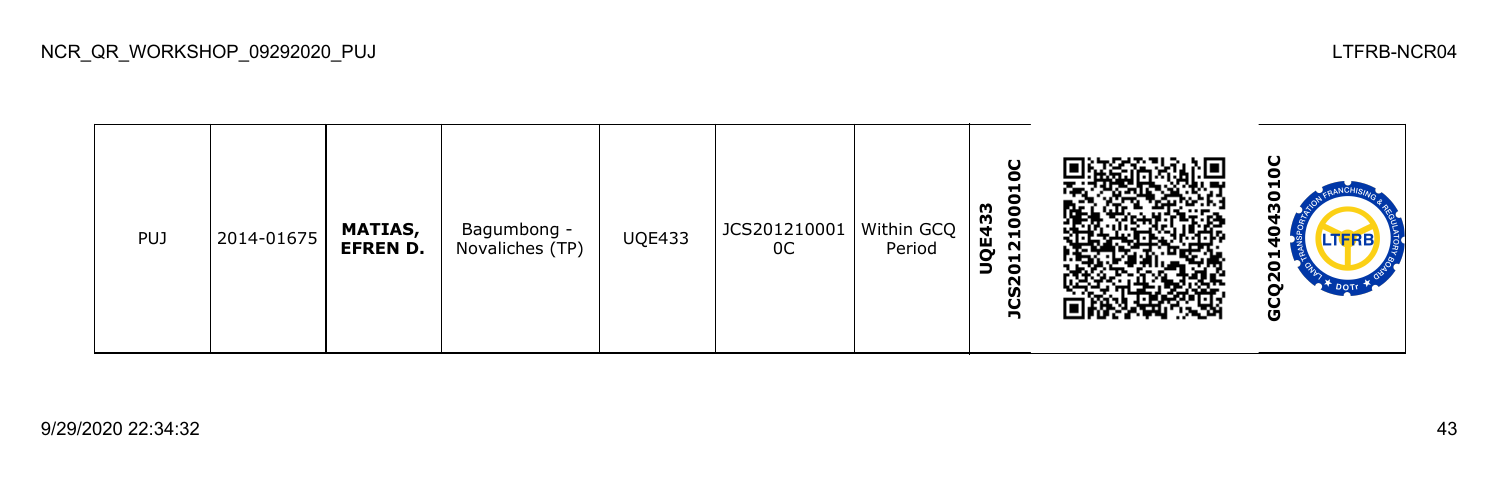| <b>PUJ</b> | 2015-00319 | <b>FAJARDO,</b><br><b>REY R.</b> | Bagumbong -<br>Novaliches (TP) | <b>NYD968</b> | EVER93A18908   Within GCQ | Period | U<br>Ø<br>с<br>189<br>968<br>≏<br>m<br>ER9<br>z<br>ú |  | ပ<br>ထ<br>o<br>m<br>린<br>o<br>Ñ<br>DOTT<br>O |
|------------|------------|----------------------------------|--------------------------------|---------------|---------------------------|--------|------------------------------------------------------|--|----------------------------------------------|
|------------|------------|----------------------------------|--------------------------------|---------------|---------------------------|--------|------------------------------------------------------|--|----------------------------------------------|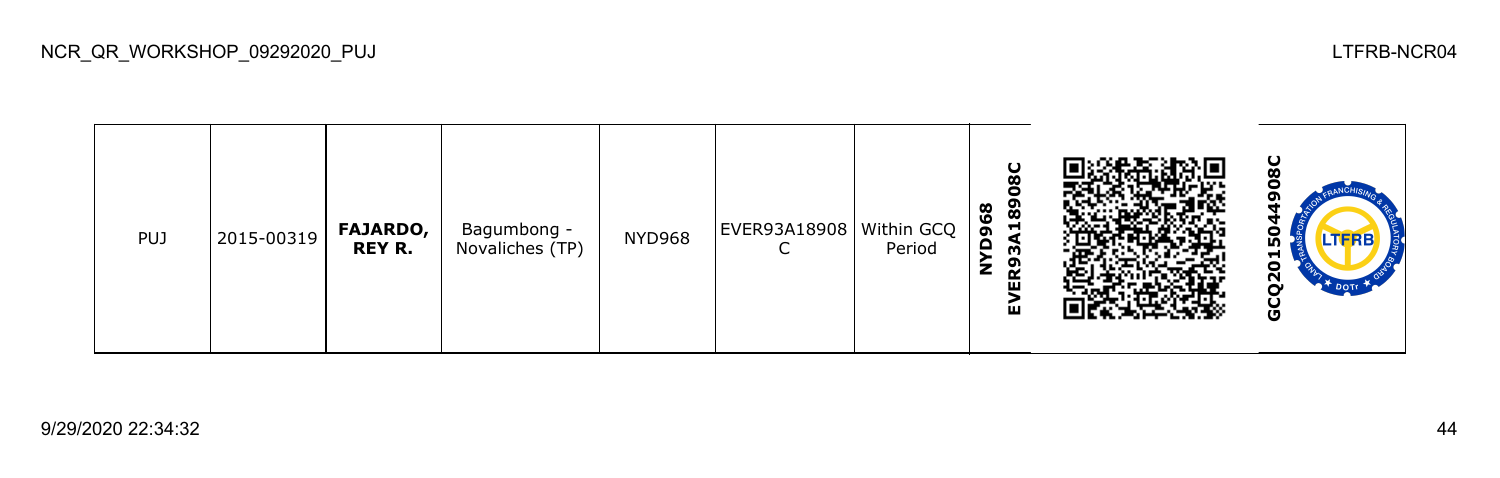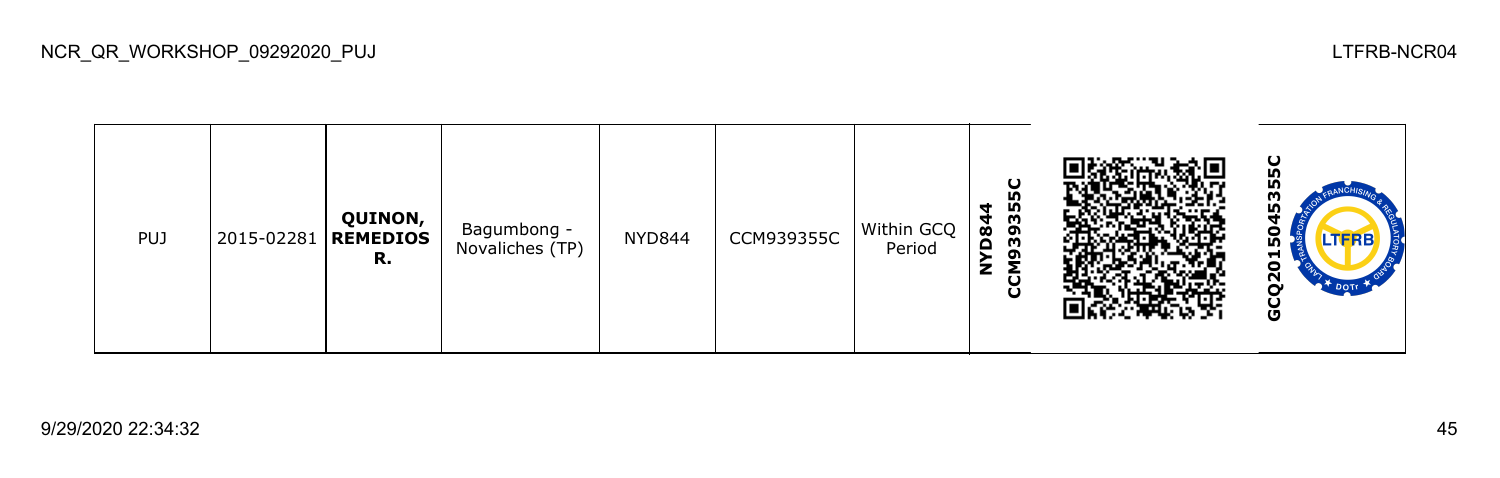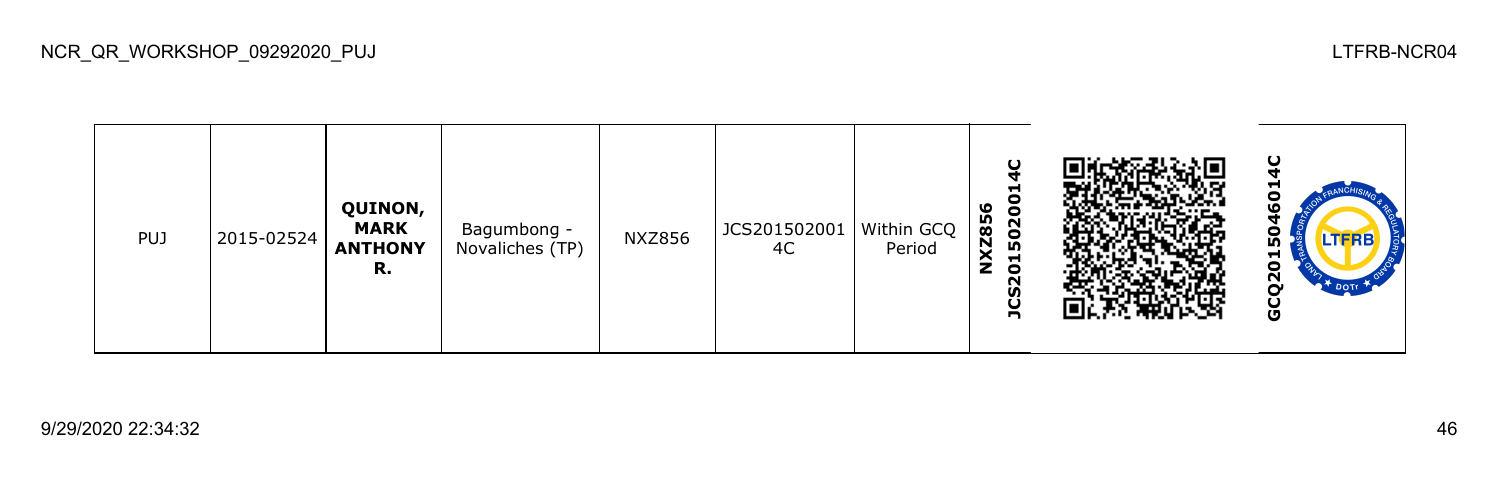| <b>PUJ</b> | 2015-03021 | <b>MAGUGAT,</b><br><b>ALFREDO</b><br><b>PIZARRO</b> | Bagumbong -<br>Novaliches (TP) |  | JCS201502001<br>3C | Within GCQ<br>Period | O<br>ო<br>−<br>c<br>0<br>502<br>ᆋ<br>o<br>$\sim$<br>m<br>С<br>n |  | ပ<br>ო<br>−<br>o<br>o<br>LTFRB<br>n,<br>ы<br>o<br>N<br>r<br>DOTT<br>Ū<br>U |
|------------|------------|-----------------------------------------------------|--------------------------------|--|--------------------|----------------------|-----------------------------------------------------------------|--|----------------------------------------------------------------------------|
|------------|------------|-----------------------------------------------------|--------------------------------|--|--------------------|----------------------|-----------------------------------------------------------------|--|----------------------------------------------------------------------------|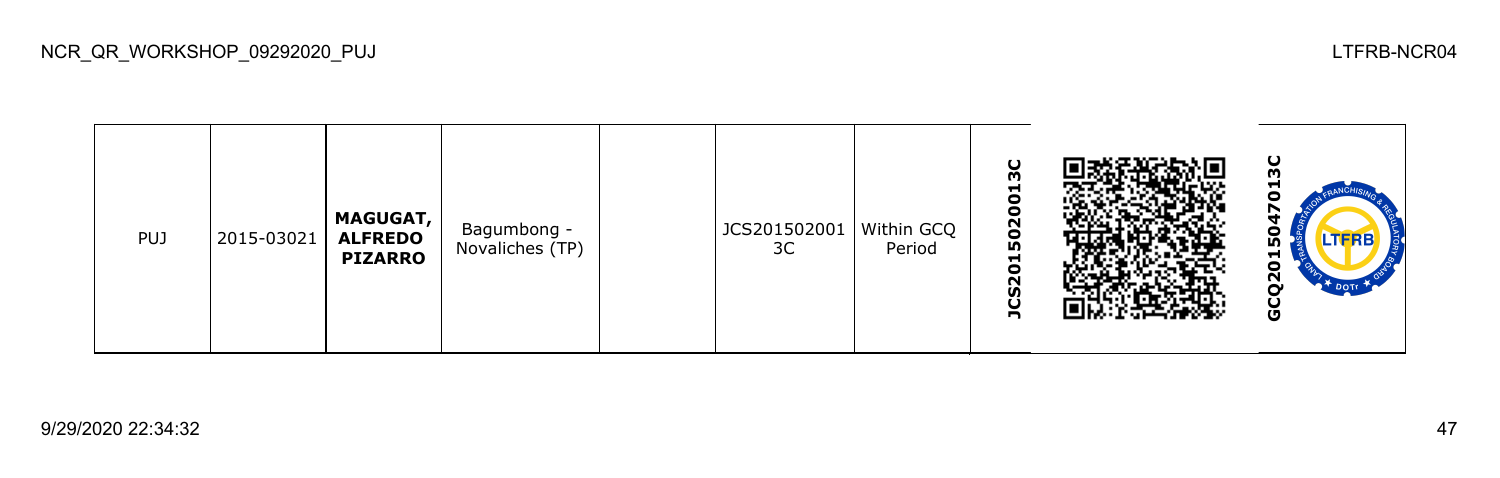ပ္ပ **GCQ2015048675CCMCI118675C** N **PUGAL, TEX640 SOLEDAD**  Bagumbong -<br>Novaliches (TP) TEX640  $\Big|$  CMCI118675C Within GCQ PUJ 2015-03124 ဌ **STA.** Period GCQ20 **BARBARA**

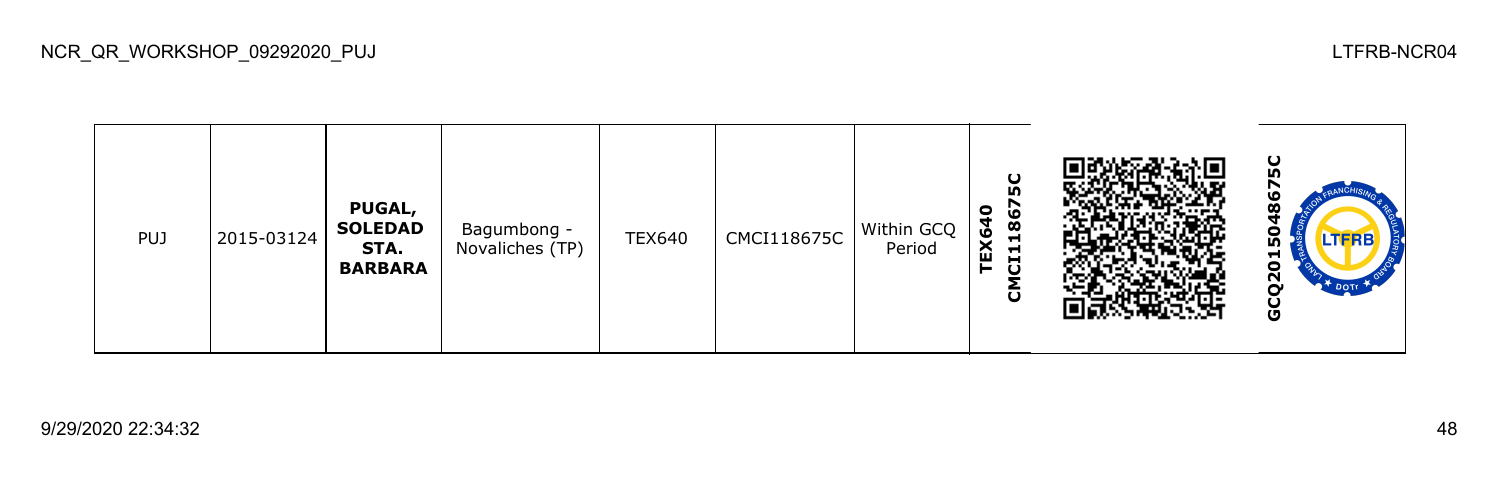

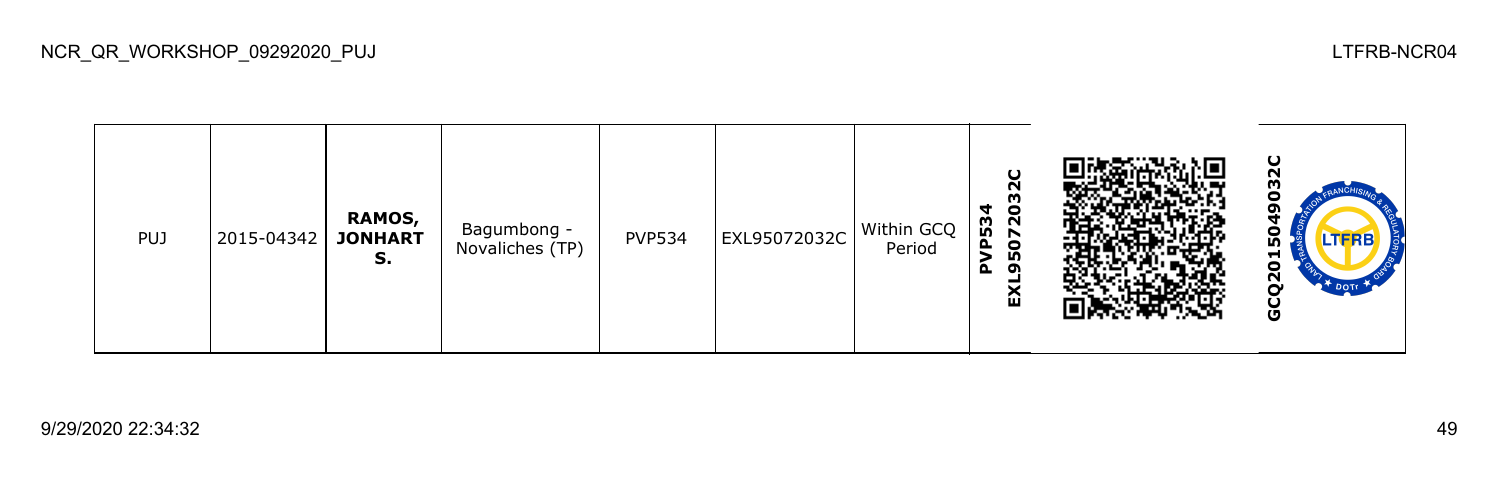| <b>PUJ</b> | 2015-04387 | <b>SUSANO,</b><br>MAXIMO Z. | Bagumbong -<br>Novaliches (TP) | <b>TVL482</b> | SPMM4805892<br>⌒ | Within GCQ<br>Period | O<br>N<br>ິດ<br>8058<br>482<br>ᆗ<br>ჭ |  | ပ<br>о<br>ற<br>o<br><b>LTFRB</b><br>ம<br>ы<br>ō<br>Ñ<br>r<br>U |
|------------|------------|-----------------------------|--------------------------------|---------------|------------------|----------------------|---------------------------------------|--|----------------------------------------------------------------|
|------------|------------|-----------------------------|--------------------------------|---------------|------------------|----------------------|---------------------------------------|--|----------------------------------------------------------------|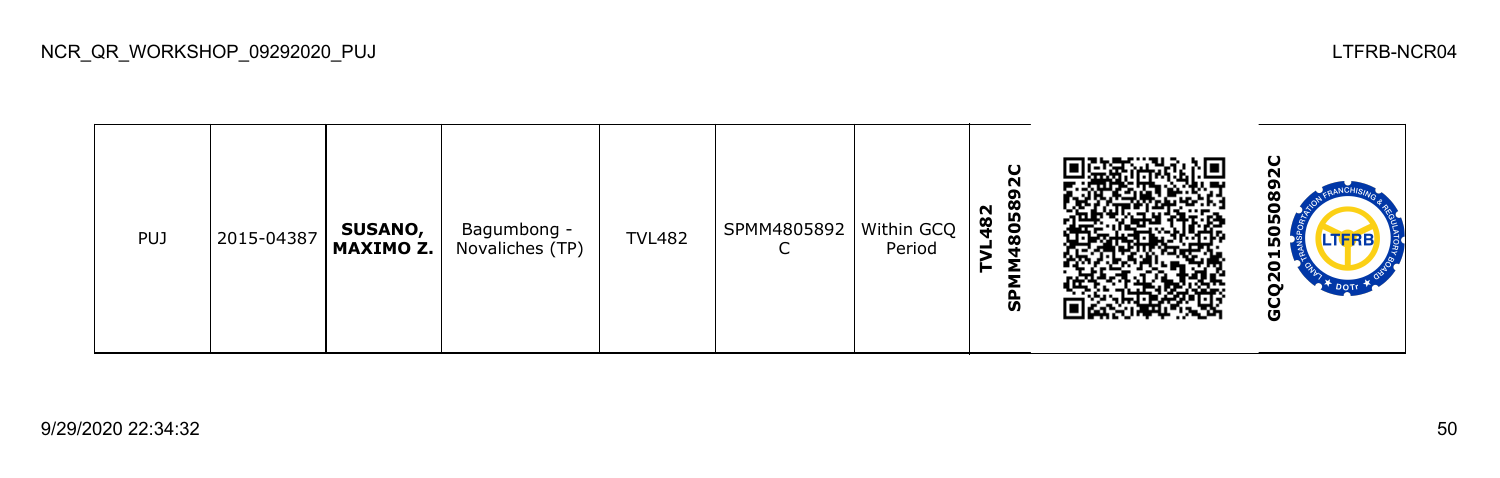| <b>PUJ</b> | 2016-00751 | <b>GALLARDO,</b><br><b>CRISPIN</b> | Bagumbong -<br>Novaliches (TP) | PXX609 | CMCI9800080C | Within GCQ<br>Period | $\mathbf C$<br>80<br>8000<br>ຶ<br><b>XX60</b><br>ō<br>Ū<br>$\mathbf{a}$<br>ũ |  | ပ<br>о<br>⊣<br>ŋ<br>Ξ<br><b>LTFRB</b><br>ដ<br>Ñ<br>n<br>U |
|------------|------------|------------------------------------|--------------------------------|--------|--------------|----------------------|------------------------------------------------------------------------------|--|-----------------------------------------------------------|
|------------|------------|------------------------------------|--------------------------------|--------|--------------|----------------------|------------------------------------------------------------------------------|--|-----------------------------------------------------------|

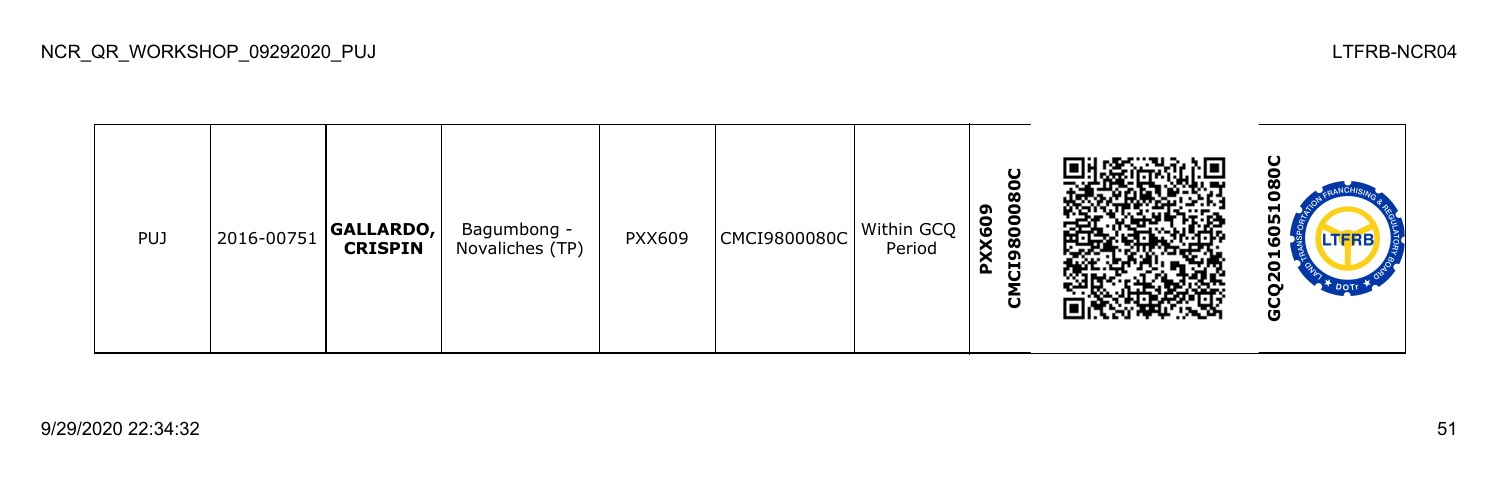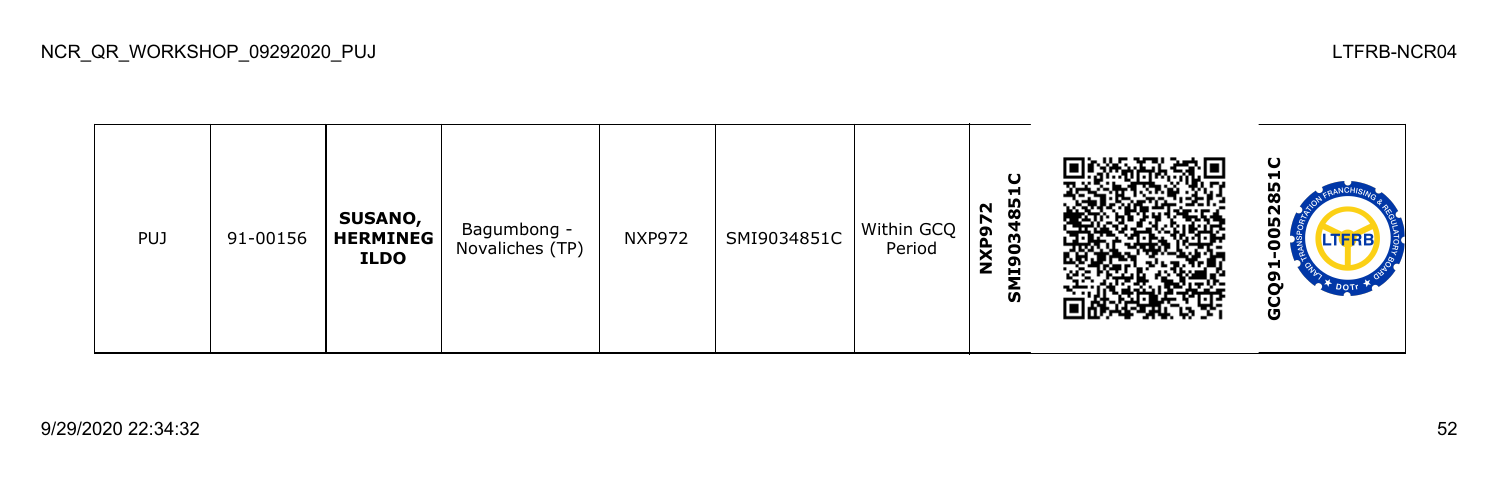| <b>PUJ</b> | 93-09565 | RAMOS,<br><b>FAUSTINO</b> | Bagumbong -<br>Novaliches (TP) | <b>THG513</b> | LTC930038C | Within GCQ<br>Period | O<br>30038<br><b>HG513</b><br>ຶ<br>⊨<br>U |  | ပ<br>U<br>ო<br>ი<br>о<br><b>LTFRB</b><br>о<br>o<br>မိ |
|------------|----------|---------------------------|--------------------------------|---------------|------------|----------------------|-------------------------------------------|--|-------------------------------------------------------|
|------------|----------|---------------------------|--------------------------------|---------------|------------|----------------------|-------------------------------------------|--|-------------------------------------------------------|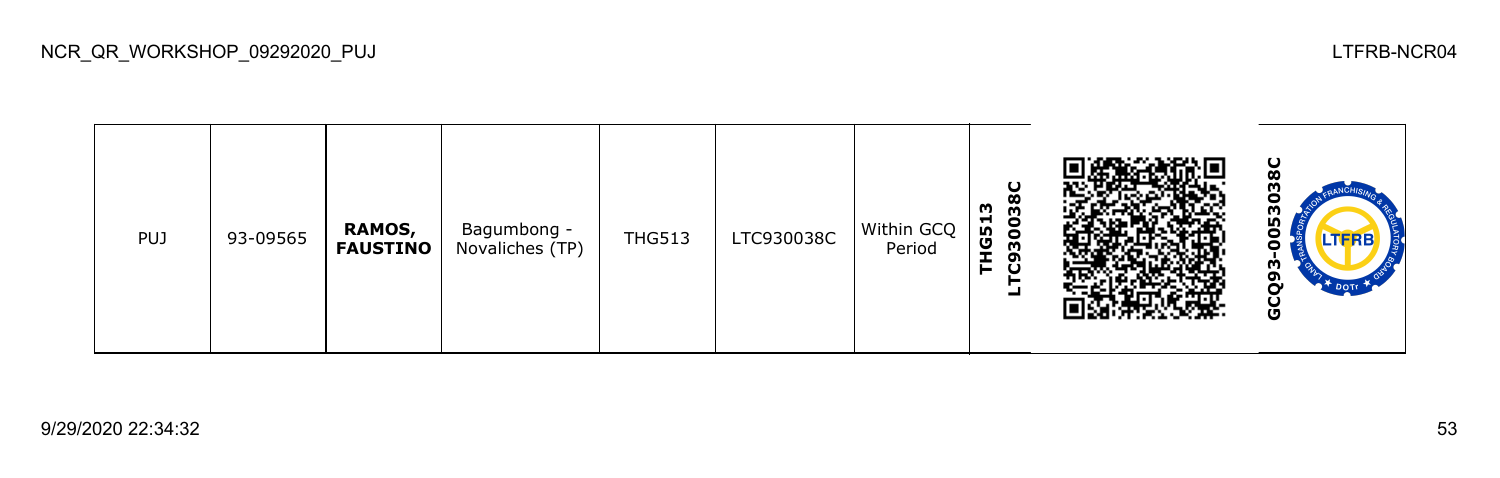| <b>PUJ</b> | 93-10331 | MOLANO,<br><b>PABLO</b> | Bagumbong -<br>Novaliches (TP) | <b>PHS433</b> | SMI8729346C | Within GCQ<br>Period | U<br><b>LO</b><br>433<br>2934<br>ě<br>1187<br>௳<br>ົທ |  | ပ<br>ഥ<br>m<br>w<br>-<br>Ŵ<br>o<br>DOTH<br>မိ |
|------------|----------|-------------------------|--------------------------------|---------------|-------------|----------------------|-------------------------------------------------------|--|-----------------------------------------------|
|------------|----------|-------------------------|--------------------------------|---------------|-------------|----------------------|-------------------------------------------------------|--|-----------------------------------------------|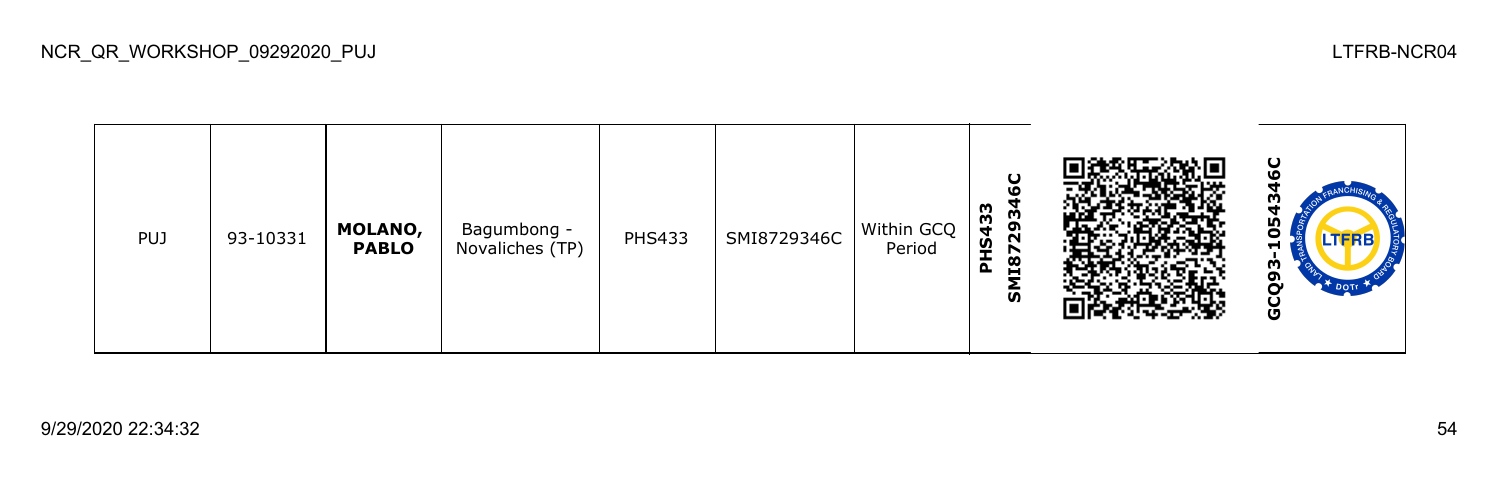| <b>PUJ</b> | 94-00450 | <b>MAGUGAT,</b><br><b>ALFREDO</b> | Bagumbong -<br>Novaliches (TP) | <b>TWX435</b> | CMC20030829C | Within GCQ<br>Period | ິດ<br>82<br><b>X435</b><br>030<br>c<br>O |  | $\mathbf C$<br>558<br>۰<br>o<br>თ<br>$*_{\text{DOTr}}$<br>Ò<br>9 |
|------------|----------|-----------------------------------|--------------------------------|---------------|--------------|----------------------|------------------------------------------|--|------------------------------------------------------------------|
|------------|----------|-----------------------------------|--------------------------------|---------------|--------------|----------------------|------------------------------------------|--|------------------------------------------------------------------|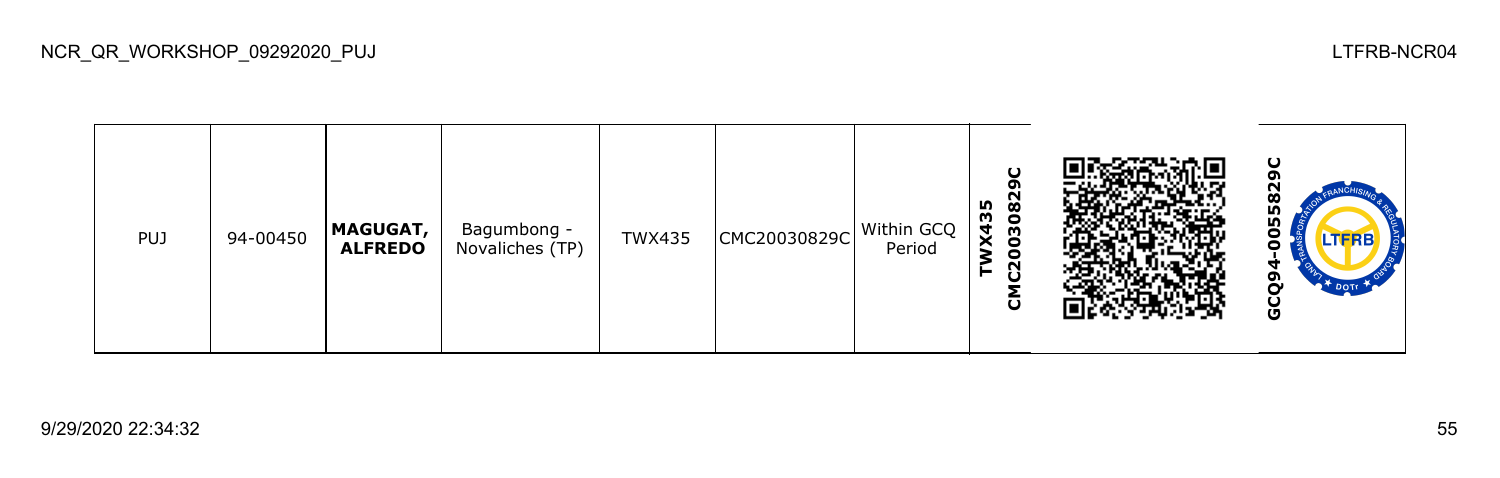| <b>PUJ</b> | 94-04180 | <b>PUGAL,</b><br><b>EDGAR P.</b> | Bagumbong -<br>Novaliches (TP) | <b>TAS657</b> | SPMM4239991<br>֊ | Within GCQ<br>Period | O<br>ы<br>໑<br>12399<br>N<br>S65<br>င္ဟ |  | ပ<br>−<br>56<br>ο<br><b>LTERB</b><br>J<br>Ū |
|------------|----------|----------------------------------|--------------------------------|---------------|------------------|----------------------|-----------------------------------------|--|---------------------------------------------|
|------------|----------|----------------------------------|--------------------------------|---------------|------------------|----------------------|-----------------------------------------|--|---------------------------------------------|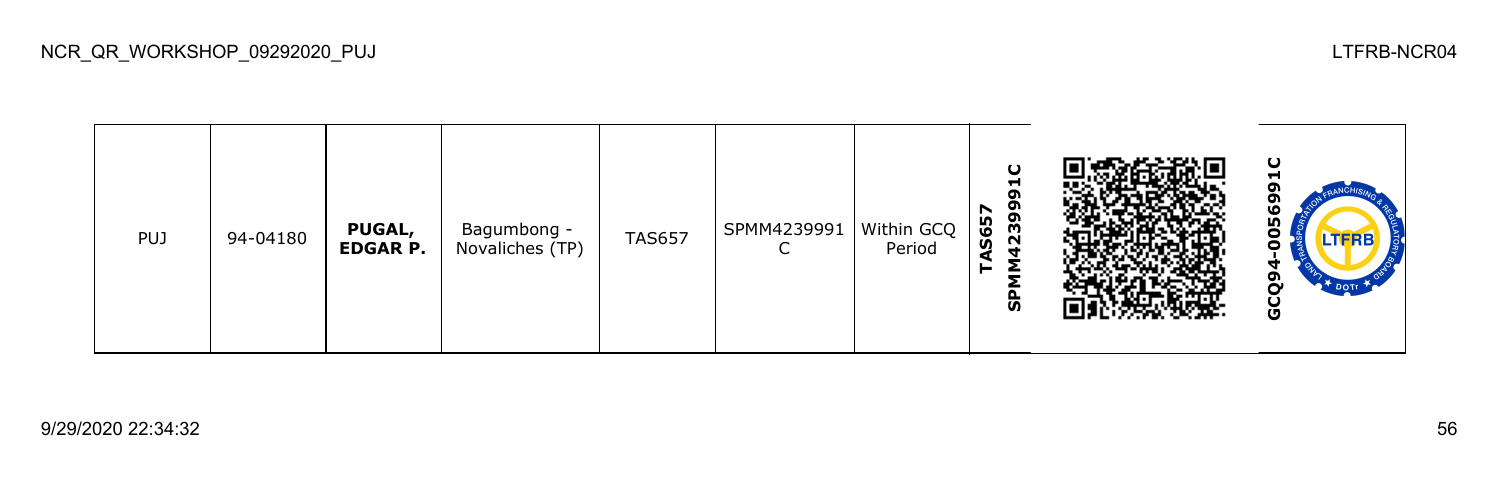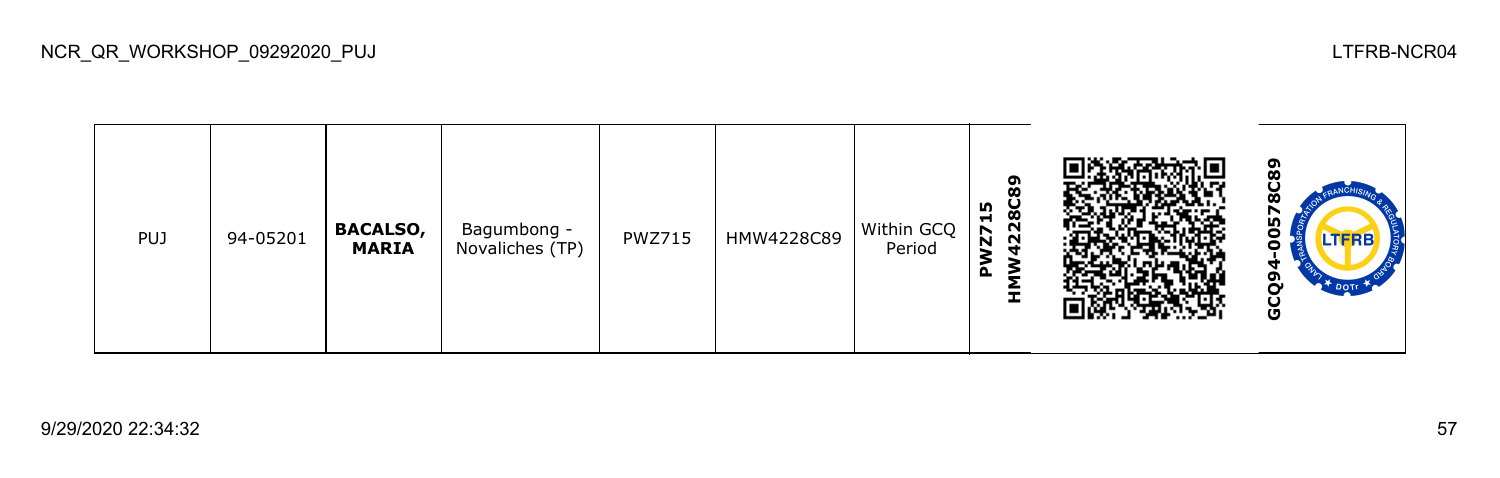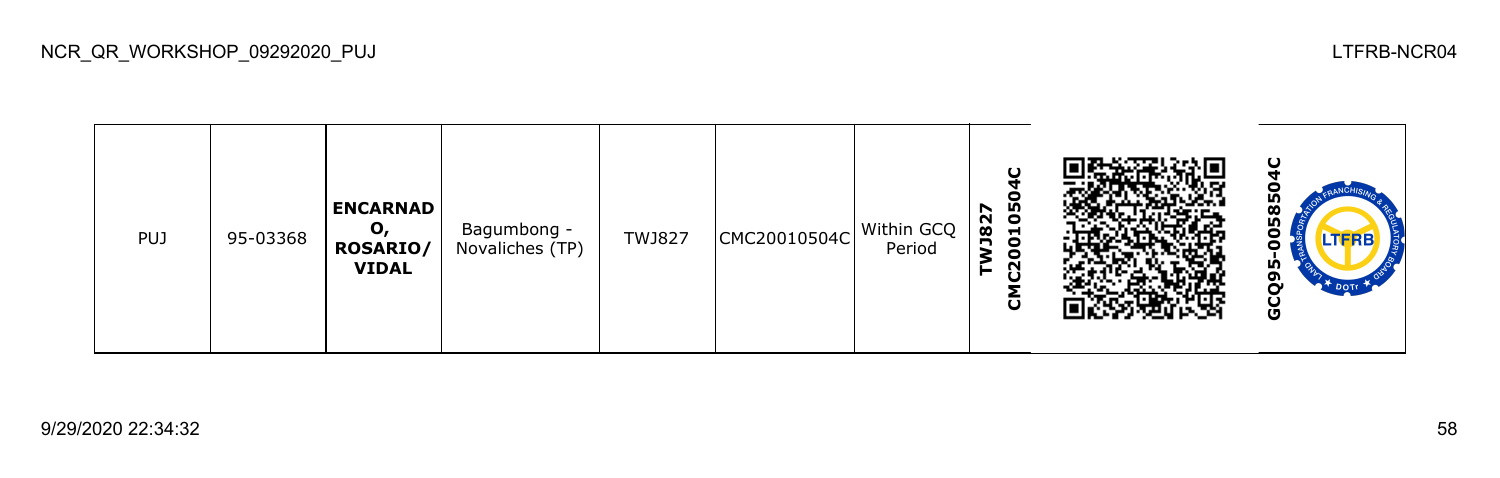| <b>PUJ</b> | 95-03369 | <b>FULGENCIO</b><br>LIBRADO/E<br>MILIA | Bagumbong -<br>Novaliches (TP) |  | JCS201506001<br>6C | Within GCQ<br>Period | O<br>ဖ<br>ᆋ<br>o<br>°<br>506<br>S201<br>n |  | ပ<br>ഥ<br>−<br>o<br>თ<br>ი<br>$\bullet$<br>o<br>n,<br>ີ<br>Ò<br>$2^{\text{+}}$ DOTE<br>မိ |
|------------|----------|----------------------------------------|--------------------------------|--|--------------------|----------------------|-------------------------------------------|--|-------------------------------------------------------------------------------------------|
|------------|----------|----------------------------------------|--------------------------------|--|--------------------|----------------------|-------------------------------------------|--|-------------------------------------------------------------------------------------------|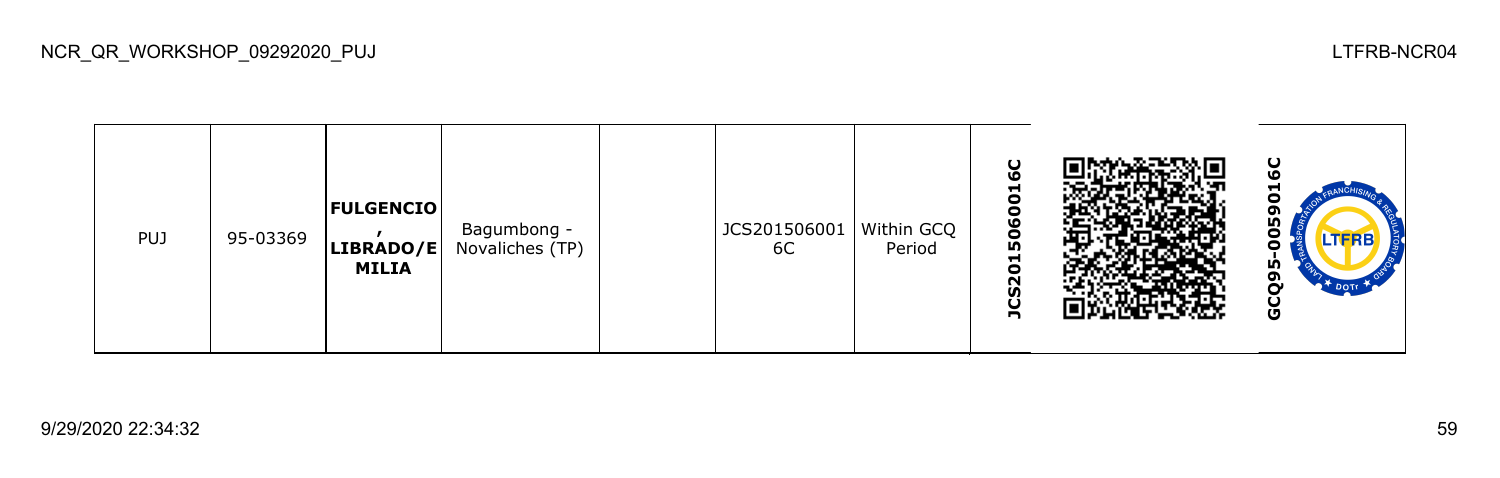| PUJ | 98-06159 | ABALOS,<br><b>MAXIMO &amp;</b><br><b>AMELITA</b> | Bagumbong -<br>Novaliches (TP) | <b>PVW780</b> | VCM1020C93 | Within GCQ<br>Period | m<br>o<br>$\bf{S}$<br><b>20C</b><br>r<br>$\bullet$<br>$\blacksquare$<br>௳ |  | Ŵ<br>o<br>U<br>o<br>Ō<br>TFRE<br>−<br>Ò<br>თ<br>$\mathbb{R}^T$ DOTE<br>Ū |
|-----|----------|--------------------------------------------------|--------------------------------|---------------|------------|----------------------|---------------------------------------------------------------------------|--|--------------------------------------------------------------------------|
|-----|----------|--------------------------------------------------|--------------------------------|---------------|------------|----------------------|---------------------------------------------------------------------------|--|--------------------------------------------------------------------------|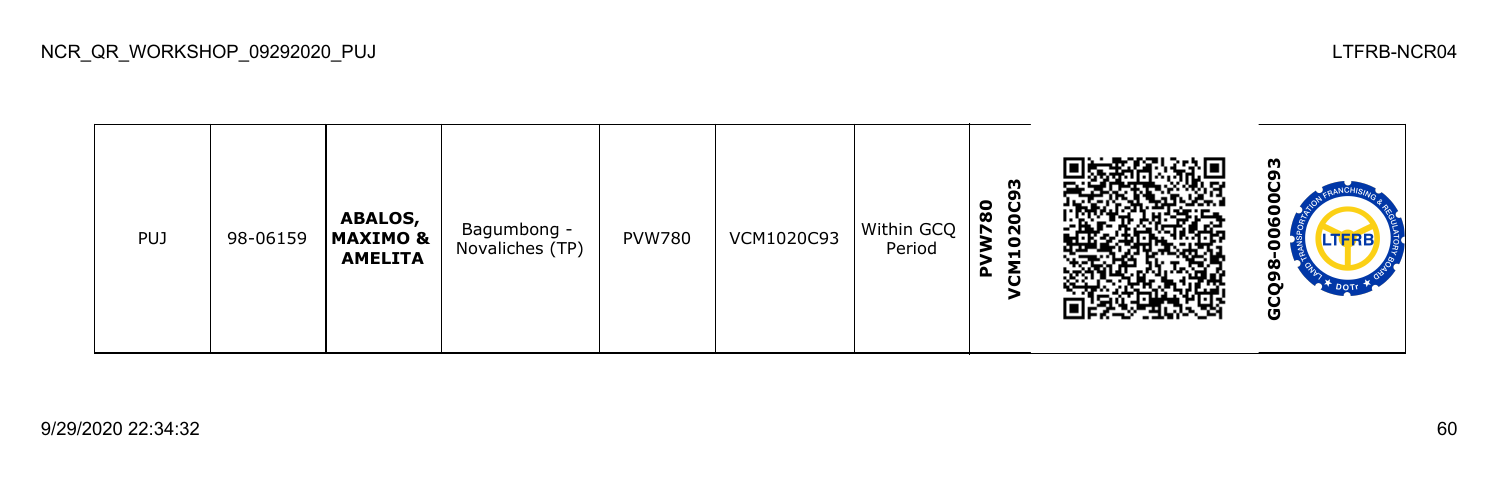| <b>PUJ</b> | 98-07542-A | <b>BARDINAS,</b><br><b>EMETERIO</b> | Bagumbong -<br>Novaliches (TP) | <b>PXV892</b> | CMC9800053C | Within GCQ<br>Period | O<br>m<br>မ္မ<br>N<br>89<br>8<br>⋧<br>œ<br>ີ<br>$\sim$<br>ចិ |  | ပ<br>ო<br><b>In</b><br>o<br>5<br>0<br>o<br>മ<br>o<br>မ္ပ |
|------------|------------|-------------------------------------|--------------------------------|---------------|-------------|----------------------|--------------------------------------------------------------|--|----------------------------------------------------------|
|------------|------------|-------------------------------------|--------------------------------|---------------|-------------|----------------------|--------------------------------------------------------------|--|----------------------------------------------------------|

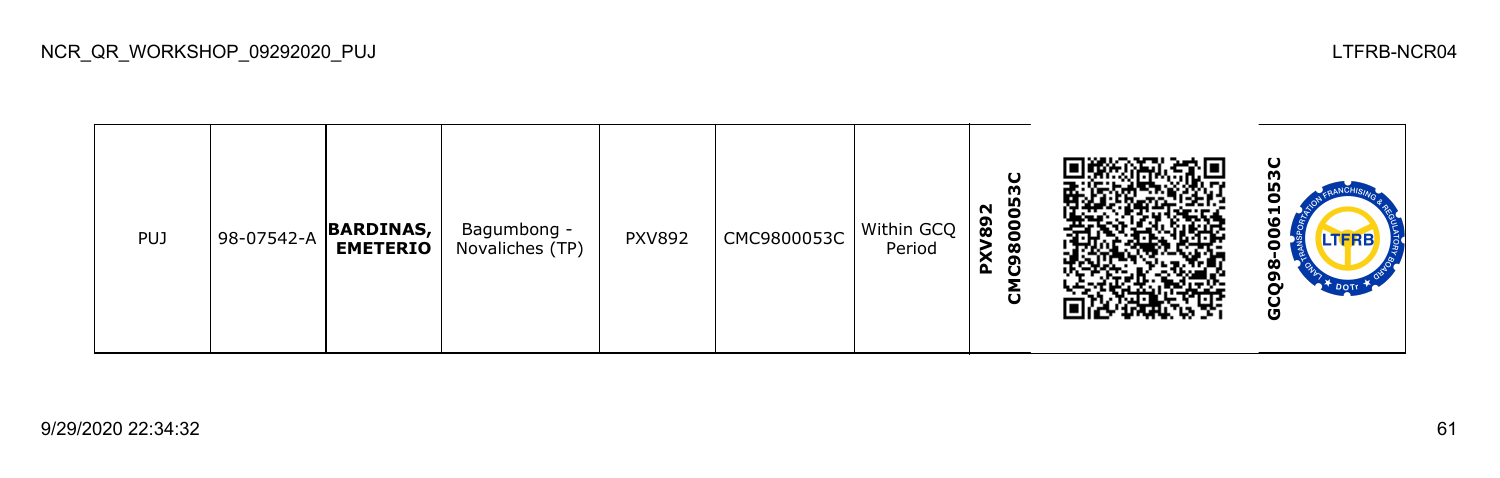| <b>PUJ</b> | 98-09330 | <b>CLAMOR,</b><br><b>MIGUELA</b> | Bagumbong -<br>Novaliches (TP) | <b>PXL203</b> | SMI9033991C | Within GCQ<br>Period | ပ<br>-<br>3399<br>8<br>$\overline{N}$<br>۳<br>c<br>$\times$<br>ຶ<br>$\sim$<br>н<br>ົທ |  | ပ<br>−<br>oı<br>oı<br>ვ<br>ა<br>0<br>.TFRB<br>o<br>ထ<br>o<br>n<br>မိ |
|------------|----------|----------------------------------|--------------------------------|---------------|-------------|----------------------|---------------------------------------------------------------------------------------|--|----------------------------------------------------------------------|
|------------|----------|----------------------------------|--------------------------------|---------------|-------------|----------------------|---------------------------------------------------------------------------------------|--|----------------------------------------------------------------------|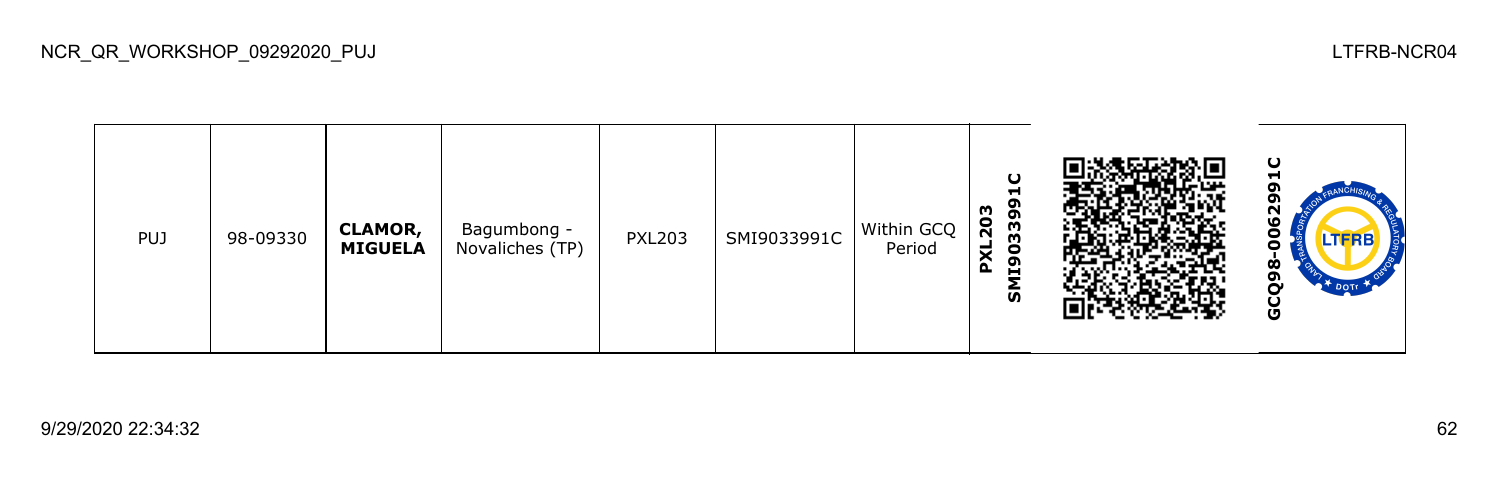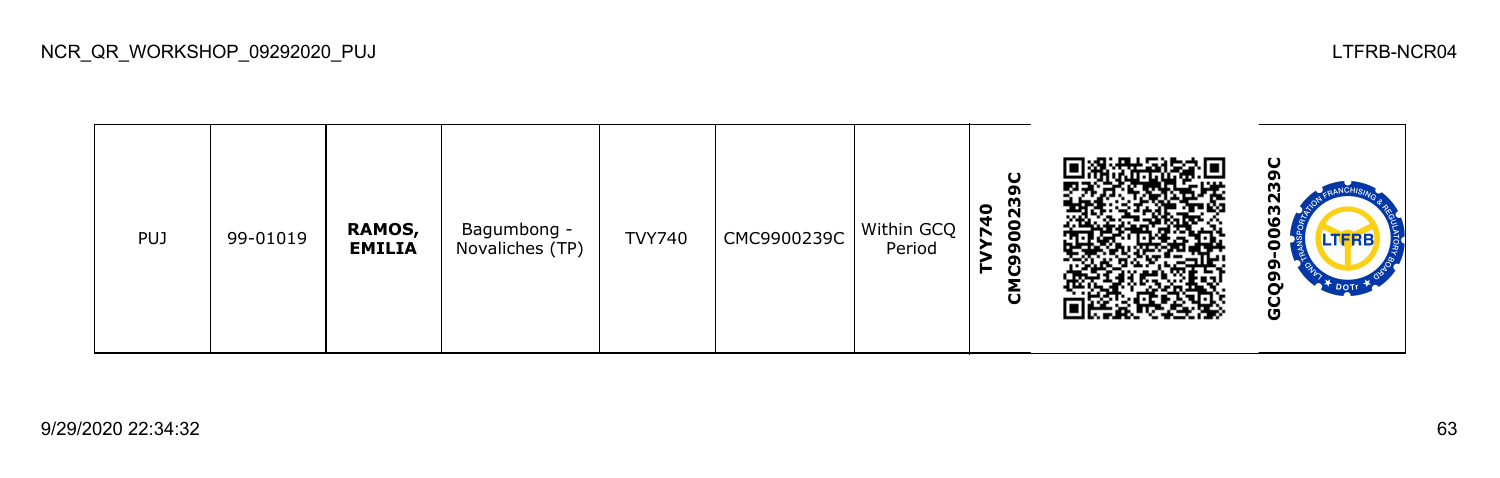

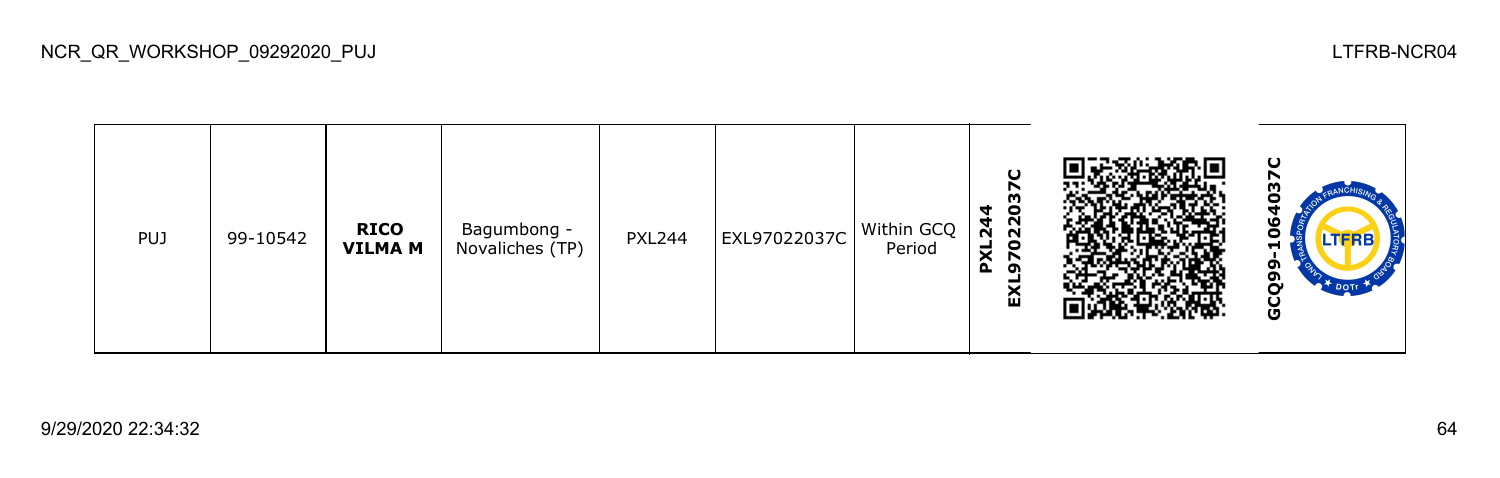| <b>PUJ</b> | 99-14185 | PACHECO,<br><b>FERNANDO</b> | Bagumbong -<br>Novaliches (TP) | <b>NVC411</b> | LTCMWA68112   Within GCQ<br>06C | Period | U<br>۱O<br>o<br>n<br>⊣<br>n<br>C41<br>681<br>z |  | ပ<br>N<br>59<br>0<br>⊣<br>ີຕ<br><b>DOTT</b><br>Ω<br>မ္ပ |
|------------|----------|-----------------------------|--------------------------------|---------------|---------------------------------|--------|------------------------------------------------|--|---------------------------------------------------------|
|------------|----------|-----------------------------|--------------------------------|---------------|---------------------------------|--------|------------------------------------------------|--|---------------------------------------------------------|